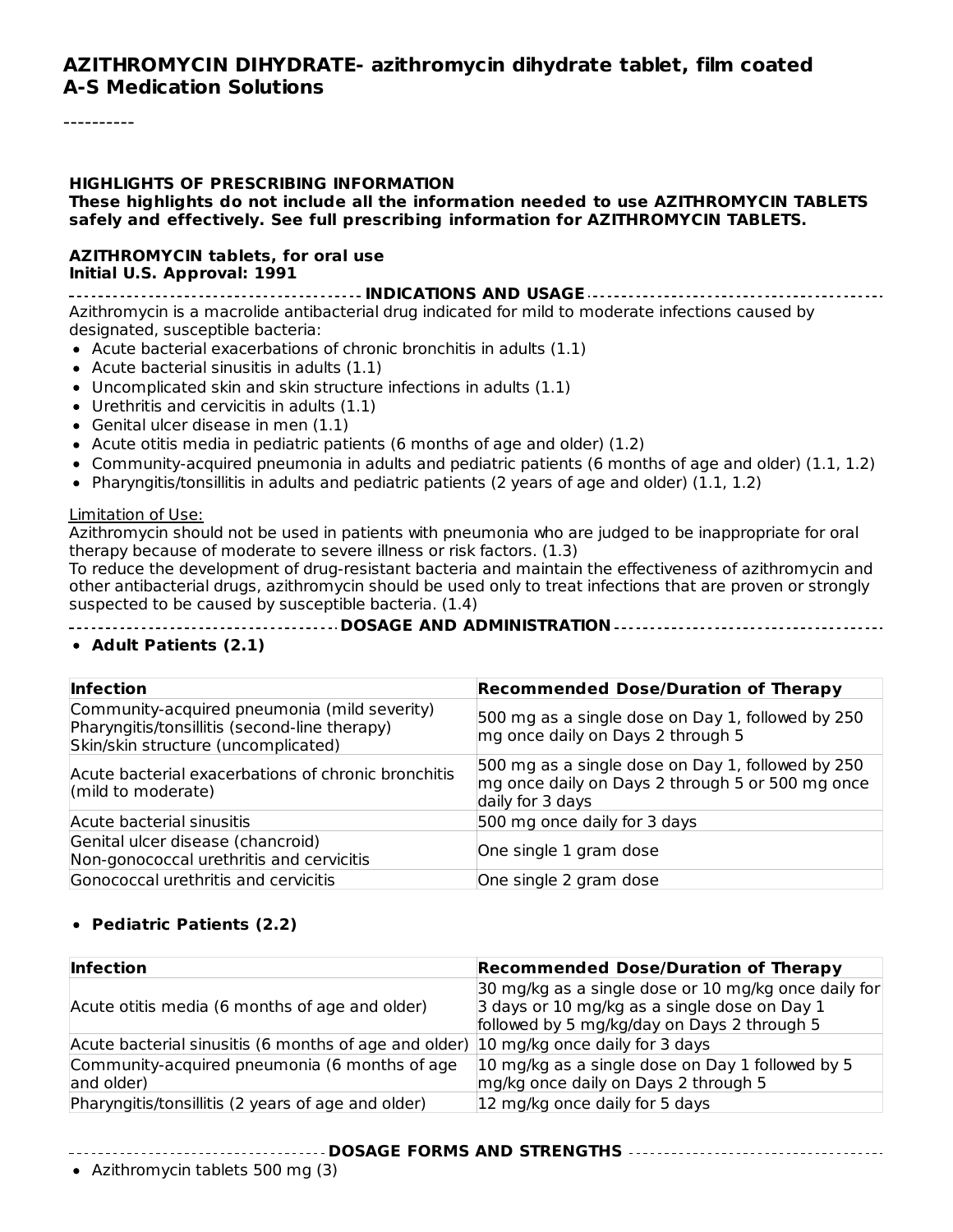- **CONTRAINDICATIONS** Patients with known hypersensitivity to azithromycin, erythromycin, any macrolide, or ketolide drug. (4.1)
- Patients with a history of cholestatic jaundice/hepatic dysfunction associated with prior use of azithromycin. (4.2)

# **WARNINGS AND PRECAUTIONS**

- Serious (including fatal) allergic and skin reactions: Discontinue azithromycin if reaction occurs. (5.1) Hepatotoxicity: Severe, and sometimes fatal, hepatotoxicity has been reported. Discontinue  $\bullet$ azithromycin immediately if signs and symptoms of hepatitis occur. (5.2)
- Infantile Hypertrophic Pyloric Stenosis (IHPS): Following the use of azithromycin in neonates (treatment up to 42 days of life), IHPS has been reported. Direct parents and caregivers to contact their physician if vomiting or irritability with feeding occurs. (5.3)
- Prolongation of QT interval and cases of torsades de pointes have been reported. This risk which can be fatal should be considered in patients with certain cardiovascular disorders including known QT prolongation or history torsades de pointes, those with proarrhythmic conditions, and with other drugs that prolong the QT interval. (5.4)
- Clostridium difficile-Associated Diarrhea: Evaluate patients if diarrhea occurs. (5.5)
- Azithromycin may exacerbate muscle weakness in persons with myasthenia gravis. (5.6)

**ADVERSE REACTIONS** Most common adverse reactions are diarrhea (5% to 14%), nausea (3% to 18%), abdominal pain (3% to 7%), or vomiting (2% to 7%). (6.1)

#### **To report SUSPECTED ADVERSE REACTIONS, contact TAGI Pharma, Inc. at 1-855-225-8244 or FDA at 1-800-FDA-1088 or www.fda.gov/medwatch.**

**DRUG INTERACTIONS** Nelfinavir: Close monitoring for known adverse reactions of azithromycin, such as liver enzyme

- abnormalities and hearing impairment, is warranted. (7.1)
- Warfarin: Use with azithromycin may increase coagulation times; monitor prothrombin time. (7.2)
- **USE IN SPECIFIC POPULATIONS**
- Pediatric use: Safety and effectiveness in the treatment of patients under 6 months of age have not been established. (8.4)
- Geriatric use: Elderly patients may be more susceptible to development of torsades de pointes arrhythmias. (8.5)

# **See 17 for PATIENT COUNSELING INFORMATION and FDA-approved patient labeling.**

**Revised: 10/2021**

#### **FULL PRESCRIBING INFORMATION: CONTENTS\* 1 INDICATIONS AND USAGE**

- 1.1 Adult Patients
- 1.2 Pediatric Patients
- 1.3 Limitations of Use
- 1.4 Usage

#### **2 DOSAGE AND ADMINISTRATION**

- 2.1 Adult Patients
- 2.2 Pediatric Patients<sup>1</sup>
- **3 DOSAGE FORMS AND STRENGTHS**

### **4 CONTRAINDICATIONS**

- 4.1 Hypersensitivity
- 4.2 Hepatic Dysfunction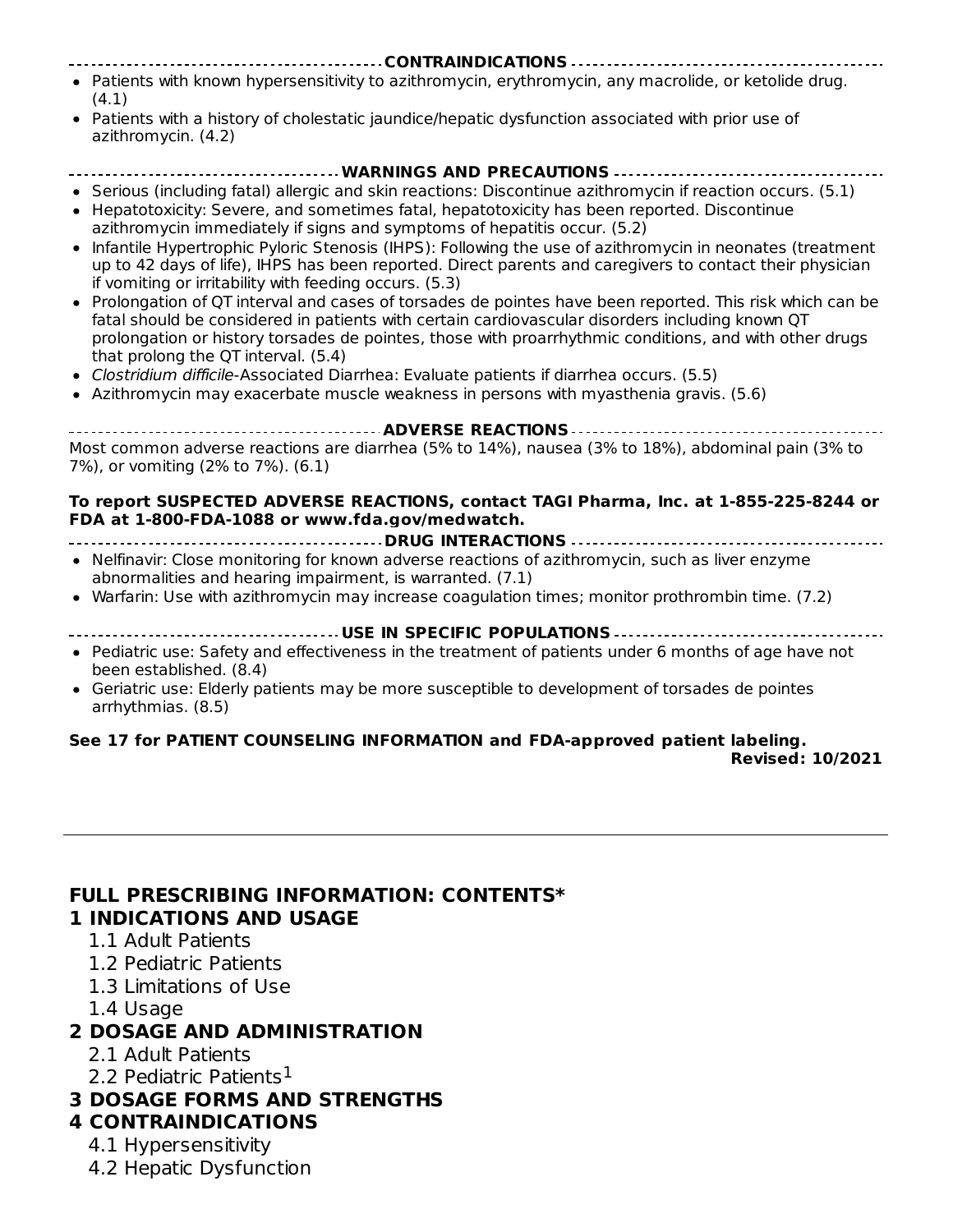### **5 WARNINGS AND PRECAUTIONS**

- 5.1 Hypersensitivity
- 5.2 Hepatotoxicity
- 5.3 Infantile Hypertrophic Pyloric Stenosis (IHPS)
- 5.4 QT Prolongation
- 5.5 Clostridium difficile-Associated Diarrhea (CDAD)
- 5.6 Exacerbation of Myasthenia Gravis
- 5.7 Use in Sexually Transmitted Infections
- 5.8 Development of Drug-Resistant Bacteria

# **6 ADVERSE REACTIONS**

- 6.1 Clinical Trials Experience
- 6.2 Postmarketing Experience
- 6.3 Laboratory Abnormalities

## **7 DRUG INTERACTIONS**

- 7.1 Nelfinavir
- 7.2 Warfarin
- 7.3 Potential Drug-Drug Interactions with Macrolides

# **8 USE IN SPECIFIC POPULATIONS**

- 8.1 Pregnancy
- 8.2 Lactation
- 8.4 Pediatric Use
- 8.5 Geriatric Use

# **10 OVERDOSAGE**

## **11 DESCRIPTION**

# **12 CLINICAL PHARMACOLOGY**

- 12.1 Mechanism of Action
- 12.2 Pharmacodynamics
- 12.3 Pharmacokinetics
- 12.4 Microbiology

# **13 NONCLINICAL TOXICOLOGY**

- 13.1 Carcinogenesis, Mutagenesis, Impairment of Fertility
- 13.2 Animal Toxicology and/or Pharmacology

## **14 CLINICAL STUDIES**

- 14.1 Adult Patients
- 14.2 Pediatric Patients

# **16 HOW SUPPLIED/STORAGE AND HANDLING**

### **17 PATIENT COUNSELING INFORMATION**

\* Sections or subsections omitted from the full prescribing information are not listed.

## **FULL PRESCRIBING INFORMATION**

## **1 INDICATIONS AND USAGE**

Azithromycin is a macrolide antibacterial drug indicated for the treatment of patients with mild to moderate infections caused by susceptible strains of the designated microorganisms in the specific conditions listed below. Recommended dosages and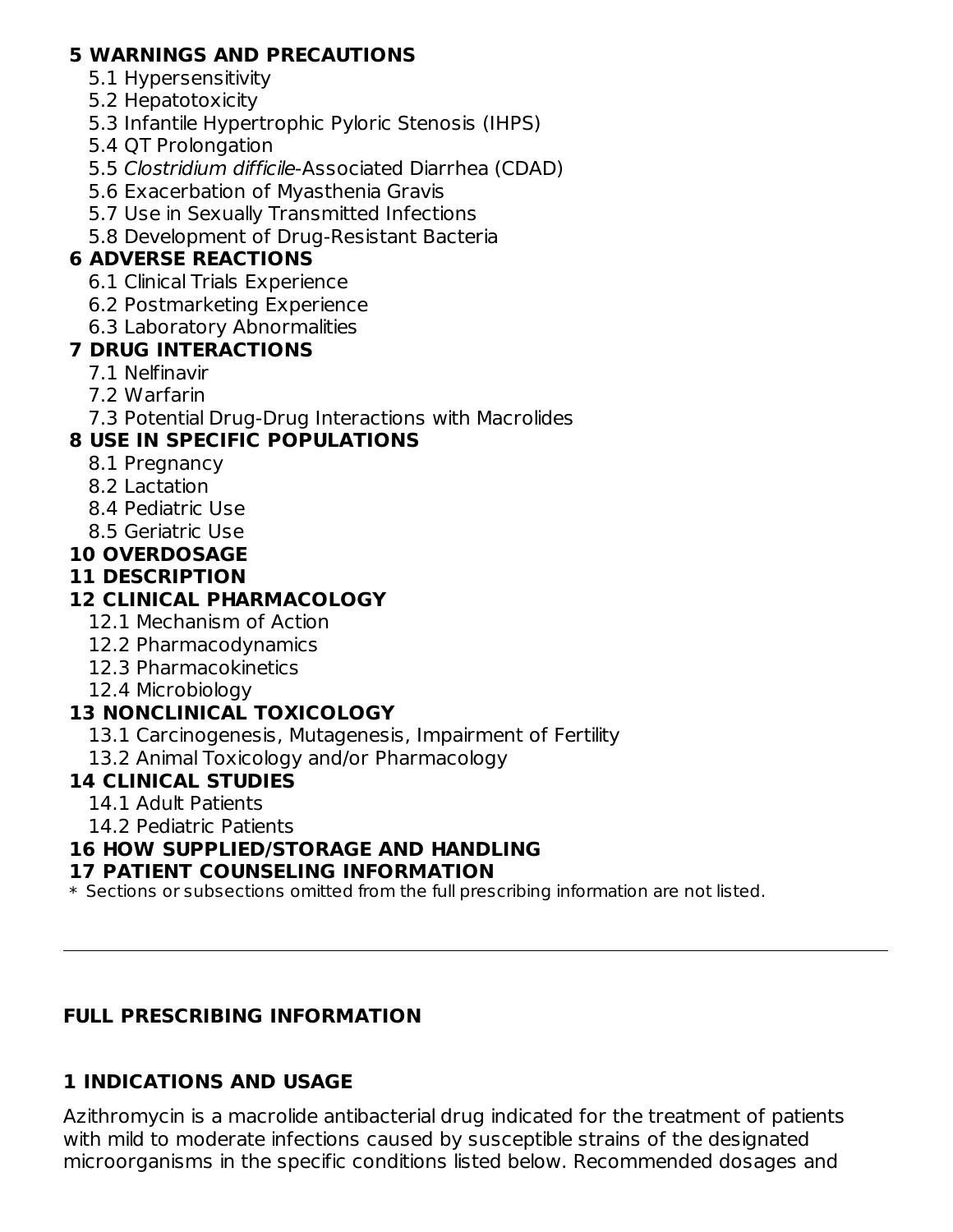durations of therapy in adult and pediatric patient populations vary in these indications. [see Dosage and Administration (2)]

## **1.1 Adult Patients**

- Acute bacterial exacerbations of chronic bronchitis due to Haemophilus influenzae, Moraxella catarrhalis, or Streptococcus pneumoniae.
- Acute bacterial sinusitis due to Haemophilus influenzae, Moraxella catarrhalis. or Streptococcus pneumoniae.
- Community-acquired pneumonia due to Chlamydophila pneumoniae, Haemophilus influenzae, Mycoplasma pneumoniae, or Streptococcus pneumoniae in patients appropriate for oral therapy.
- Pharyngitis/tonsillitis caused by Streptococcus pyogenes as an alternative to first-line therapy in individuals who cannot use first-line therapy.
- Uncomplicated skin and skin structure infections due to Staphylococcus aureus, Streptococcus pyogenes, or Streptococcus agalactiae.
- Urethritis and cervicitis due to Chlamydia trachomatis or Neisseria gonorrhoeae.
- Genital ulcer disease in men due to Haemophilus ducreyi (chancroid). Due to the small number of women included in clinical trials, the efficacy of azithromycin in the treatment of chancroid in women has not been established.

# **1.2 Pediatric Patients**

[see Use in Specific Populations (8.4) and Clinical Studies (14.2)]

- Acute otitis media **(> 6 months of age)** caused by Haemophilus influenzae, Moraxella catarrhalis, or Streptococcus pneumoniae
- Community-acquired pneumonia **(> 6 months of age)** due to Chlamydophila pneumoniae, Haemophilus influenzae, Mycoplasma pneumonia, or Streptococcus pneumoniae in patients appropriate for oral therapy.
- Pharyngitis/tonsillitis **(> 2 years of age)** caused by Streptococcus pyogenes as an alternative to first-line therapy in individuals who cannot use first-line therapy.

# **1.3 Limitations of Use**

Azithromycin should not be used in patients with pneumonia who are judged to be inappropriate for oral therapy because of moderate to severe illness or risk factors such as any of the following:

- patients with cystic fibrosis,
- patients with nosocomial infections,
- patients with known or suspected bacteremia,
- patients requiring hospitalization,
- elderly or debilitated patients, or
- patients with significant underlying health problems that may compromise their ability to respond to their illness (including immunodeficiency or functional asplenia).

# **1.4 Usage**

To reduce the development of drug-resistant bacteria and maintain the effectiveness of azithromycin and other antibacterial drugs, azithromycin should be used only to treat infections that are proven or strongly suspected to be caused by susceptible bacteria. When culture and susceptibility information are available, they should be considered in selecting or modifying antibacterial therapy. In the absence of such data, local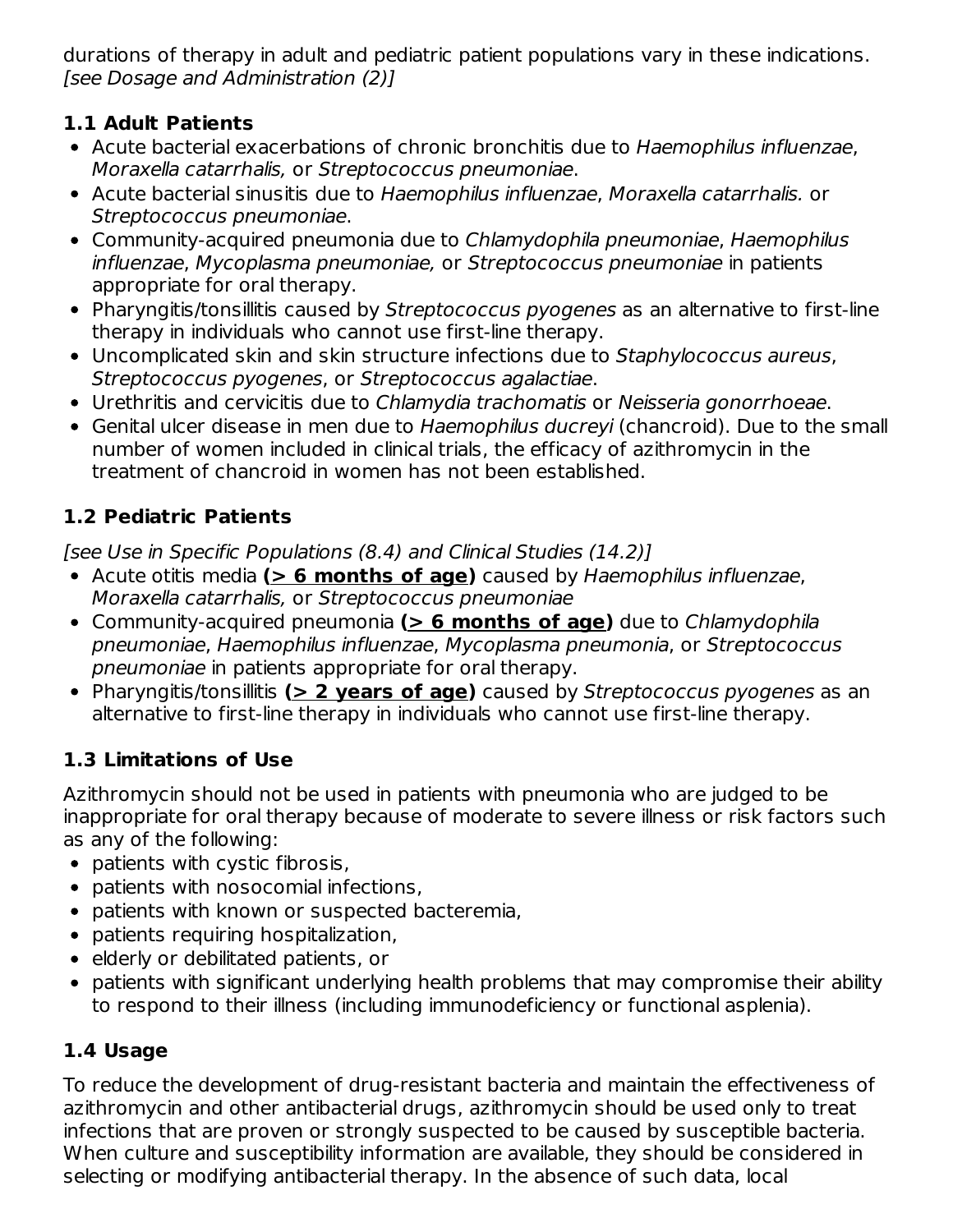epidemiology and susceptibility patterns may contribute to the empiric selection of therapy.

# **2 DOSAGE AND ADMINISTRATION**

### **2.1 Adult Patients**

[see Indications and Usage (1.1) and Clinical Pharmacology (12.3)]

| Infection*                                                                                                              | <b>Recommended Dose/Duration of</b><br>Therapy                                                                                  |
|-------------------------------------------------------------------------------------------------------------------------|---------------------------------------------------------------------------------------------------------------------------------|
| Community-acquired pneumonia<br>Pharyngitis/tonsillitis (second-line<br>therapy)<br>Skin/skin structure (uncomplicated) | 500 mg as a single dose on Day 1,<br>followed by 250 mg once daily on Days<br>2 through 5                                       |
| Acute bacterial exacerbations of<br>chronic obstructive pulmonary disease                                               | 500 mg once daily for 3 days<br>OR<br>500 mg as a single dose on Day 1,<br>followed by 250 mg once daily on Days<br>2 through 5 |
| Acute bacterial sinusitis                                                                                               | 500 mg once daily for 3 days                                                                                                    |
| Genital ulcer disease (chancroid)                                                                                       | One single 1 gram dose                                                                                                          |
| Non-gonococcal urethritis and cervicitis One single 1 gram dose                                                         |                                                                                                                                 |
| Gonococcal urethritis and cervicitis<br>$*$ DUE TO THE INDICATED ORCANICMS <i>Lega Indications and Usago (1.1)</i>      | One single 2 gram dose                                                                                                          |

\* DUE TO THE INDICATED ORGANISMS [see Indications and Usage (1.1)]

Azithromycin tablets can be taken with or without food.

## **2.2 Pediatric Patients 1**

| Infection <sup>*</sup>       | <b>Recommended Dose/Duration of</b><br>Therapy                                                                                                         |
|------------------------------|--------------------------------------------------------------------------------------------------------------------------------------------------------|
| Acute otitis media           | 30 mg/kg as a single dose or 10 mg/kg<br>once daily for 3 days or 10 mg/kg as a<br>single dose on Day 1 followed by 5<br>mg/kg/day on Days 2 through 5 |
| Acute bacterial sinusitis    | 10 mg/kg once daily for 3 days                                                                                                                         |
| Community-acquired pneumonia | 10 mg/kg as a single dose on Day 1<br>followed by 5 mg/kg once daily on Days<br>2 through 5                                                            |
| Pharyngitis/tonsillitis      | 12 mg/kg once daily for 5 days                                                                                                                         |

 $^{\rm 1}$  see dosing tables below for maximum doses evaluated by indication

\* DUE TO THE INDICATED ORGANISMS [see Indications and Usage (1.2)]

Azithromycin for oral suspension can be taken with or without food.

## **PEDIATRIC DOSAGE GUIDELINES FOR OTITIS MEDIA, ACUTE BACTERIAL**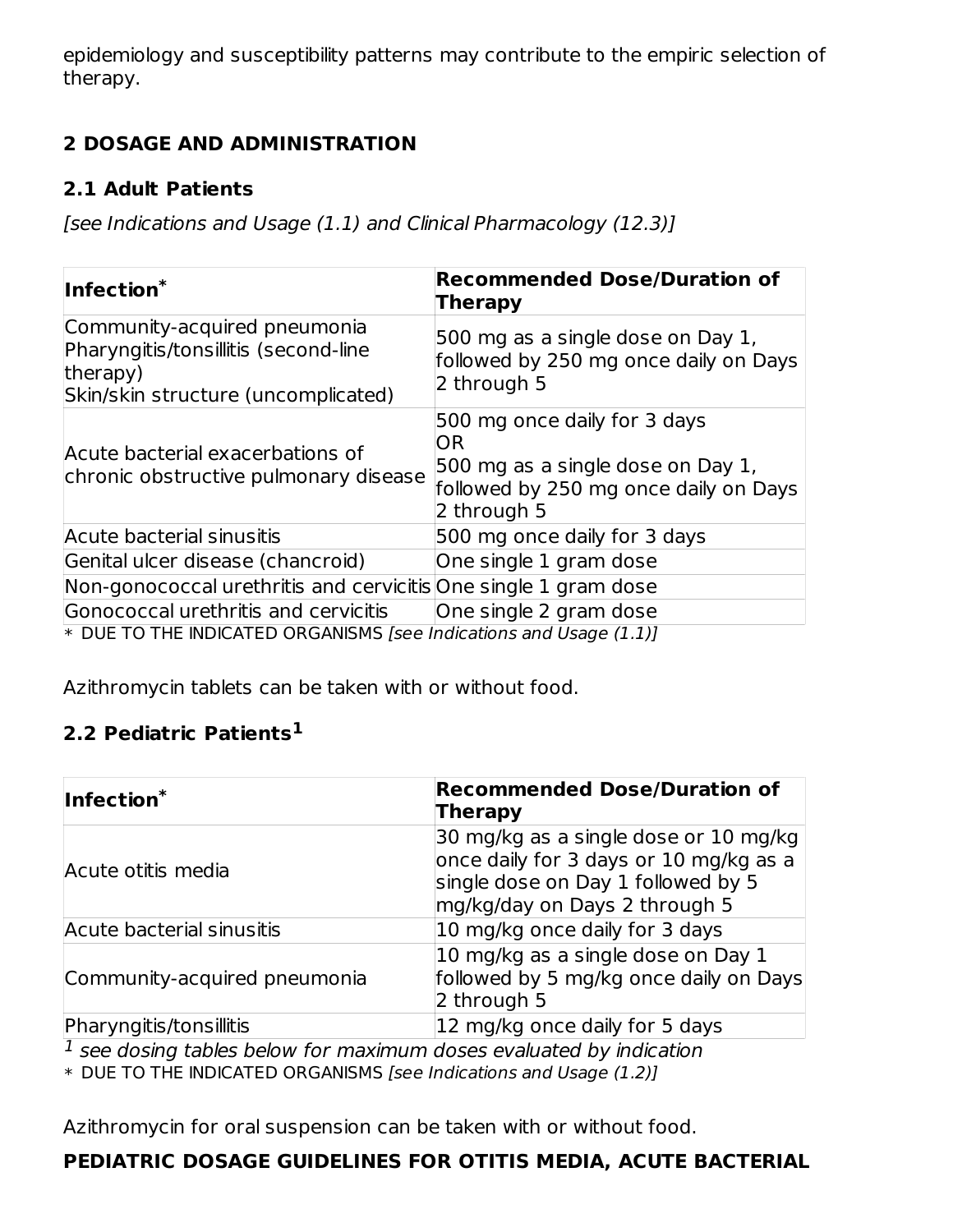#### **SINUSITIS, AND COMMUNITY-ACQUIRED PNEUMONIA**

**(Age 6 months and above, [see Use in Specific Populations (8.4)]) Based on Body Weight**

**OTITIS MEDIA AND COMMUNITY-ACQUIRED PNEUMONIA: (5-Day Regimen) \***

| Dosing Calculated on 10 mg/kg/day Day 1 and 5 mg/kg/day Days 2 to<br>5. |                      |                                        |                                           |                                    |                      |                                                       |  |
|-------------------------------------------------------------------------|----------------------|----------------------------------------|-------------------------------------------|------------------------------------|----------------------|-------------------------------------------------------|--|
| Weight                                                                  |                      | 100 mg/5 mL                            |                                           | 200 mg/5 mL                        | <b>Total mL</b>      | <b>Total mg</b>                                       |  |
| <b>Kg</b>                                                               | Day 1                | Days 2<br>to 5                         | Day 1                                     | 5                                  | per<br><b>Course</b> | per<br>Days 2 to Treatment Treatment<br><b>Course</b> |  |
| 5                                                                       | $2.5$ mL;<br>(½ tsp) | 1.25mL;<br>$(\frac{1}{4} \text{ tsp})$ |                                           |                                    | 7.5 mL               | 150 mg                                                |  |
| 10                                                                      | 5 mL; (1<br>tsp)     | $2.5$ mL;<br>$(1/2$ tsp)               |                                           |                                    | 15 mL                | 300 mg                                                |  |
| 20                                                                      |                      |                                        | 5 mL; (1<br>tsp)                          | $ 2.5$ mL; $(\frac{1}{2})$<br>tsp) | 15 mL                | 600 mg                                                |  |
| 30                                                                      |                      |                                        | $7.5$ mL;<br>$(1\frac{1}{2} \text{ tsp})$ | 3.75 mL;<br>$(3/4$ tsp)            | 22.5 mL              | 900 mg                                                |  |
| 40                                                                      |                      |                                        | 10 mL; $(2)$<br>tsp)                      | 5 mL; (1<br>tsp)                   | 30 mL                | 1,200 mg                                              |  |
| 50 and<br>above                                                         |                      |                                        | 12.5 mL;<br>$(2\frac{1}{2} \text{ tsp})$  | $6.25$ mL;<br>$(1\frac{1}{4}$ tsp) | 37.5 mL              | 1,500 mg                                              |  |

\* Effectiveness of the 3-day or 1-day regimen in pediatric patients with communityacquired pneumonia has not been established.

#### **OTITIS MEDIA AND ACUTE BACTERIAL SINUSITIS: (3-Day Regimen) \***

| Dosing Calculated on 10 mg/kg/day. |                               |                                      |                                   |                                   |  |  |
|------------------------------------|-------------------------------|--------------------------------------|-----------------------------------|-----------------------------------|--|--|
| Weight                             |                               | 100 mg/5 mL 200 mg/5 mL Total mL per |                                   | <b>Total mg per</b>               |  |  |
| Kg                                 | Days 1 to 3                   | Days 1 to 3                          | <b>Treatment</b><br><b>Course</b> | <b>Treatment</b><br><b>Course</b> |  |  |
| 5                                  | $2.5$ mL; $(\frac{1}{2}$ tsp) |                                      | 7.5 mL                            | 150 mg                            |  |  |
| 10                                 | 5 mL; (1 tsp)                 |                                      | $15 \text{ mL}$                   | 300 mg                            |  |  |
| 20                                 |                               | 5 mL; (1 tsp)                        | 15 mL                             | 600 mg                            |  |  |
| 30                                 |                               | 7.5 mL; (11/2)<br>tsp)               | 22.5 mL                           | 900 mg                            |  |  |
| 40                                 |                               | 10 mL; (2 tsp)                       | 30 mL                             | 1,200 mg                          |  |  |
| 50 and above                       |                               | 12.5 mL; (21/2)<br>tsp)              | 37.5 mL                           | 1,500 mg                          |  |  |

\* Effectiveness of the 5-day or 1-day regimen in pediatric patients with acute bacterial sinusitis has not been established.

#### **OTITIS MEDIA: (1-Day Regimen)**

#### **Dosing Calculated on 30 mg/kg as a single dose.**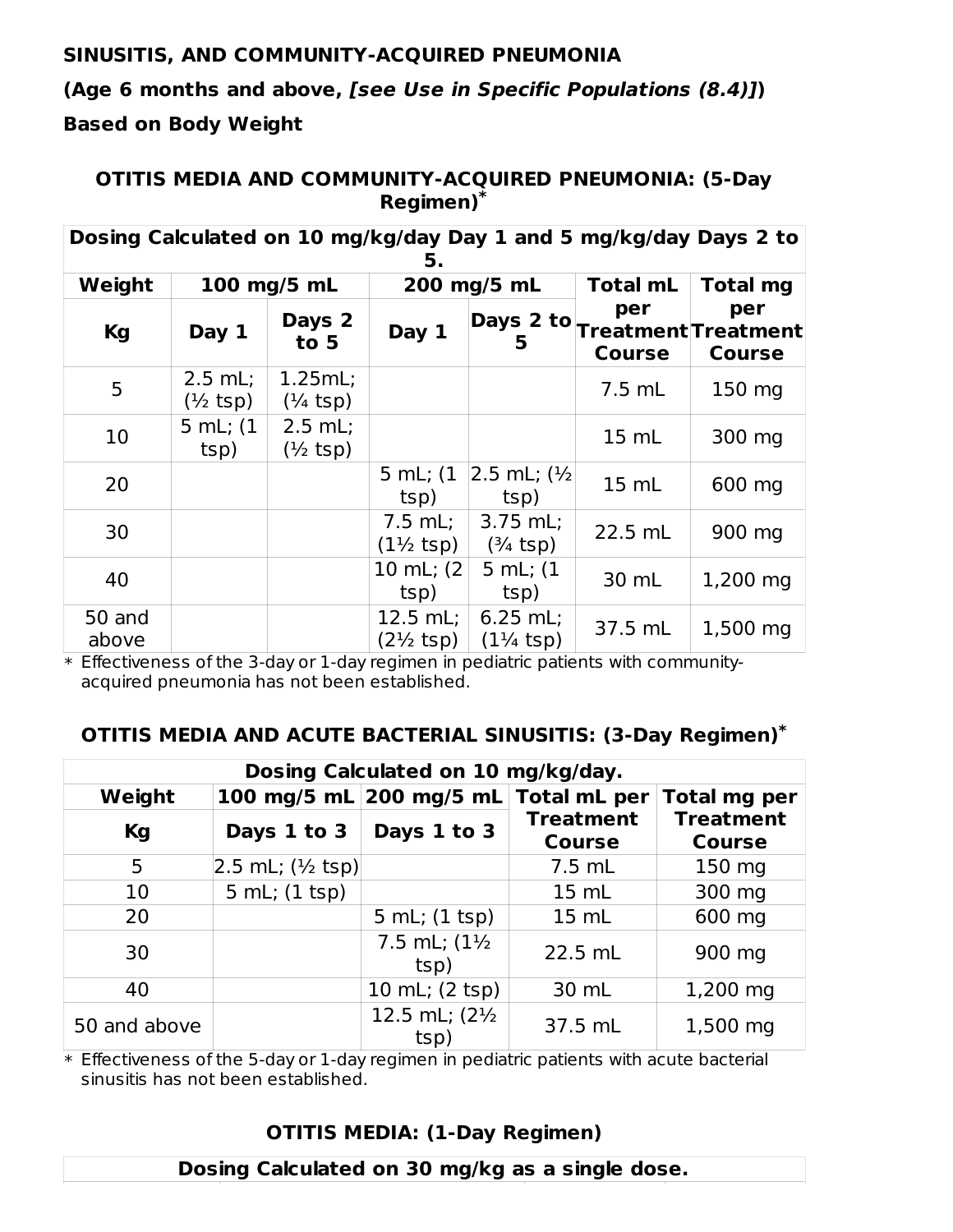| Weight<br>200 mg/5 mL |                                       |                                   | Total mL per Total mg per         |
|-----------------------|---------------------------------------|-----------------------------------|-----------------------------------|
| Kg                    | 1-Day Regimen                         | <b>Treatment</b><br><b>Course</b> | <b>Treatment</b><br><b>Course</b> |
| 5                     | 3.75 mL; (3/4 tsp)                    | 3.75 mL                           | 150 mg                            |
| 10                    | 7.5 mL; $(1\frac{1}{2} \text{ tsp})$  | $7.5$ mL                          | 300 mg                            |
| 20                    | 15 mL; (3 tsp)                        | 15 mL                             | 600 mg                            |
| 30                    | 22.5 mL; $(4\frac{1}{2} \text{ tsp})$ | 22.5 mL                           | 900 mg                            |
| 40                    | 30 mL; (6 tsp)                        | 30 mL                             | 1,200 mg                          |
| 50 and above          | 37.5 mL; (7½ tsp)                     | 37.5 mL                           | 1,500 mg                          |

The safety of re-dosing azithromycin in pediatric patients who vomit after receiving 30 mg/kg as a single dose has not been established. In clinical studies involving 487 patients with acute otitis media given a single 30 mg/kg dose of azithromycin, 8 patients who vomited within 30 minutes of dosing were re-dosed at the same total dose.

Pharyngitis/Tonsillitis: The recommended dose of azithromycin for children with pharyngitis/tonsillitis is 12 mg/kg once daily for 5 days. (See chart below.)

### **PEDIATRIC DOSAGE GUIDELINES FOR PHARYNGITIS/TONSILLITIS**

### **(Age 2 years and above, [see Use in Specific Populations (8.4)])**

#### **Based on Body Weight**

|           | Dosing Calculated on 12 mg/kg/day for 5 days. |                  |                                               |  |  |  |  |  |
|-----------|-----------------------------------------------|------------------|-----------------------------------------------|--|--|--|--|--|
| Weight    | 200 mg/5 mL                                   | <b>Treatment</b> | Total mL per Total mg per<br><b>Treatment</b> |  |  |  |  |  |
| <b>Kg</b> | Days 1 to 5                                   | <b>Course</b>    | <b>Course</b>                                 |  |  |  |  |  |
| 8         | 2.5 mL; $(\frac{1}{2} \text{ tsp})$           | 12.5 mL          | 500 mg                                        |  |  |  |  |  |
| 17        | 5 mL; (1 tsp)                                 | $25$ mL          | 1,000 mg                                      |  |  |  |  |  |
| 25        | 7.5 mL; $(1\frac{1}{2}$ tsp)                  | 37.5 mL          | 1,500 mg                                      |  |  |  |  |  |
| 33        | 10 mL; (2 tsp)                                | 50 mL            | 2,000 mg                                      |  |  |  |  |  |
| 40        | 12.5 mL; (21/2 tsp)                           | 62.5 mL          | 2,500 mg                                      |  |  |  |  |  |

#### **PHARYNGITIS/TONSILLITIS: (5-Day Regimen)**

### **3 DOSAGE FORMS AND STRENGTHS**

Azithromycin Tablets USP, 500 mg (debossed "OE" on one side and "500" on the other side) are supplied as red, oval, film coated tablets containing azithromycin dihydrate equivalent to 500 mg azithromycin.

### **4 CONTRAINDICATIONS**

### **4.1 Hypersensitivity**

Azithromycin is contraindicated in patients with known hypersensitivity to azithromycin, erythromycin, any macrolide, or ketolide drug.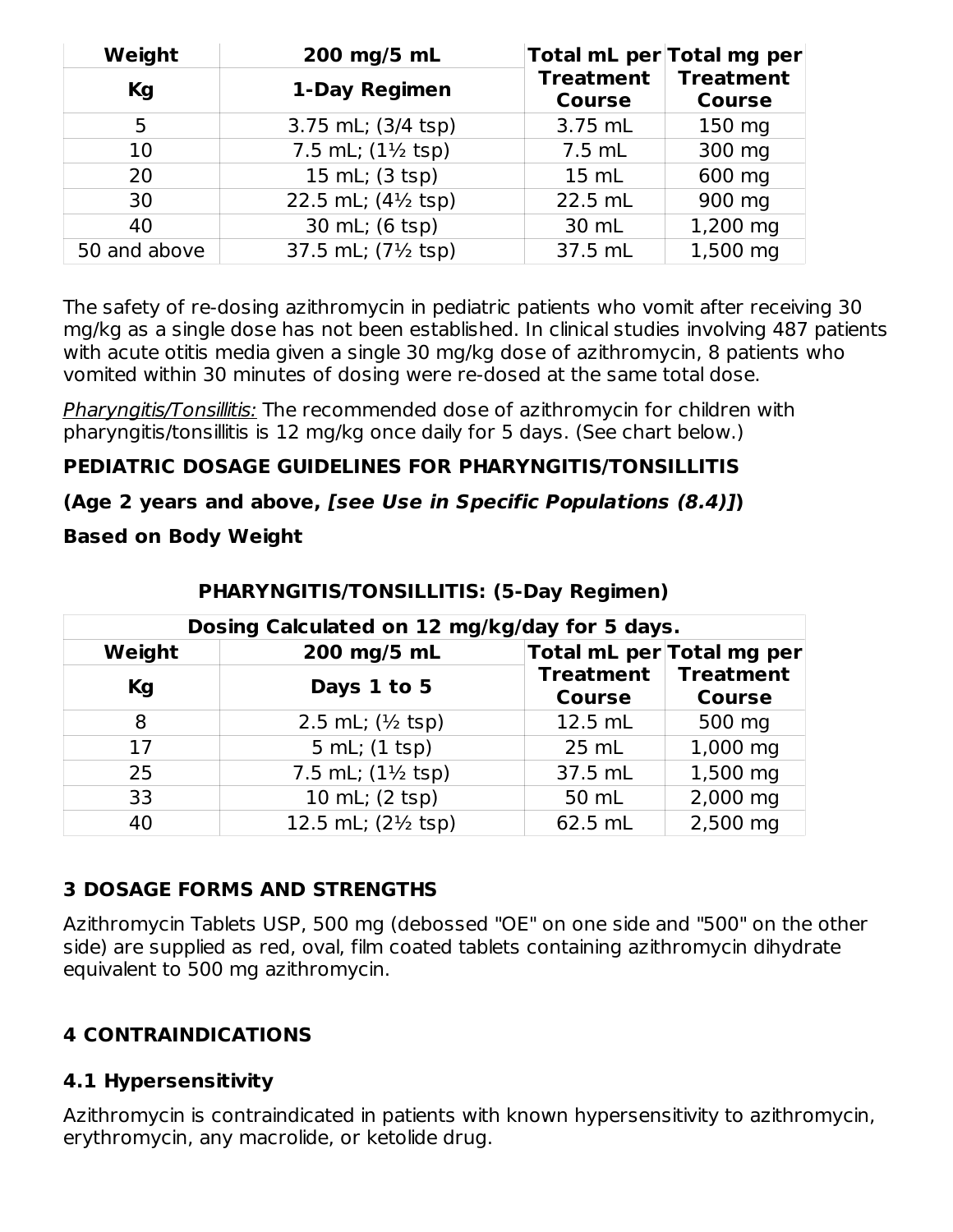## **4.2 Hepatic Dysfunction**

Azithromycin is contraindicated in patients with a history of cholestatic jaundice/hepatic dysfunction associated with prior use of azithromycin.

## **5 WARNINGS AND PRECAUTIONS**

### **5.1 Hypersensitivity**

Serious allergic reactions, including angioedema, anaphylaxis, and dermatologic reactions including Acute Generalized Exanthematous Pustulosis (AGEP), Stevens-Johnson syndrome, and toxic epidermal necrolysis have been reported in patients on azithromycin therapy. [see Contraindications (4.1)]

Fatalities have been reported. Cases of Drug Reaction with Eosinophilia and Systemic Symptoms (DRESS) have also been reported. Despite initially successful symptomatic treatment of the allergic symptoms, when symptomatic therapy was discontinued, the allergic symptoms recurred soon thereafter in some patients without further azithromycin exposure**.** These patients required prolonged periods of observation and symptomatic treatment. The relationship of these episodes to the long tissue half-life of azithromycin and subsequent prolonged exposure to antigen is presently unknown.

If an allergic reaction occurs, the drug should be discontinued and appropriate therapy should be instituted. Physicians should be aware that allergic symptoms may reappear when symptomatic therapy has been discontinued.

## **5.2 Hepatotoxicity**

Abnormal liver function, hepatitis, cholestatic jaundice, hepatic necrosis, and hepatic failure have been reported, some of which have resulted in death. Discontinue azithromycin immediately if signs and symptoms of hepatitis occur.

## **5.3 Infantile Hypertrophic Pyloric Stenosis (IHPS)**

Following the use of azithromycin in neonates (treatment up to 42 days of life), IHPS has been reported. Direct parents and caregivers to contact their physician if vomiting or irritability with feeding occurs.

## **5.4 QT Prolongation**

Prolonged cardiac repolarization and QT interval, imparting a risk of developing cardiac arrhythmia and torsades de pointes, have been seen with treatment with macrolides, including azithromycin. Cases of torsades de pointes have been spontaneously reported during postmarketing surveillance in patients receiving azithromycin. Providers should consider the risk of QT prolongation which can be fatal when weighing the risks and benefits of azithromycin for at-risk groups including:

- patients with known prolongation of the QT interval, a history of torsades de pointes, congenital long QT syndrome, bradyarrhythmias or uncompensated heart failure
- patients on drugs known to prolong the QT interval
- patients with ongoing proarrhythmic conditions such as uncorrected hypokalemia or hypomagnesemia, clinically significant bradycardia, and in patients receiving Class IA (quinidine, procainamide) or Class III (dofetilide, amiodarone, sotalol) antiarrhythmic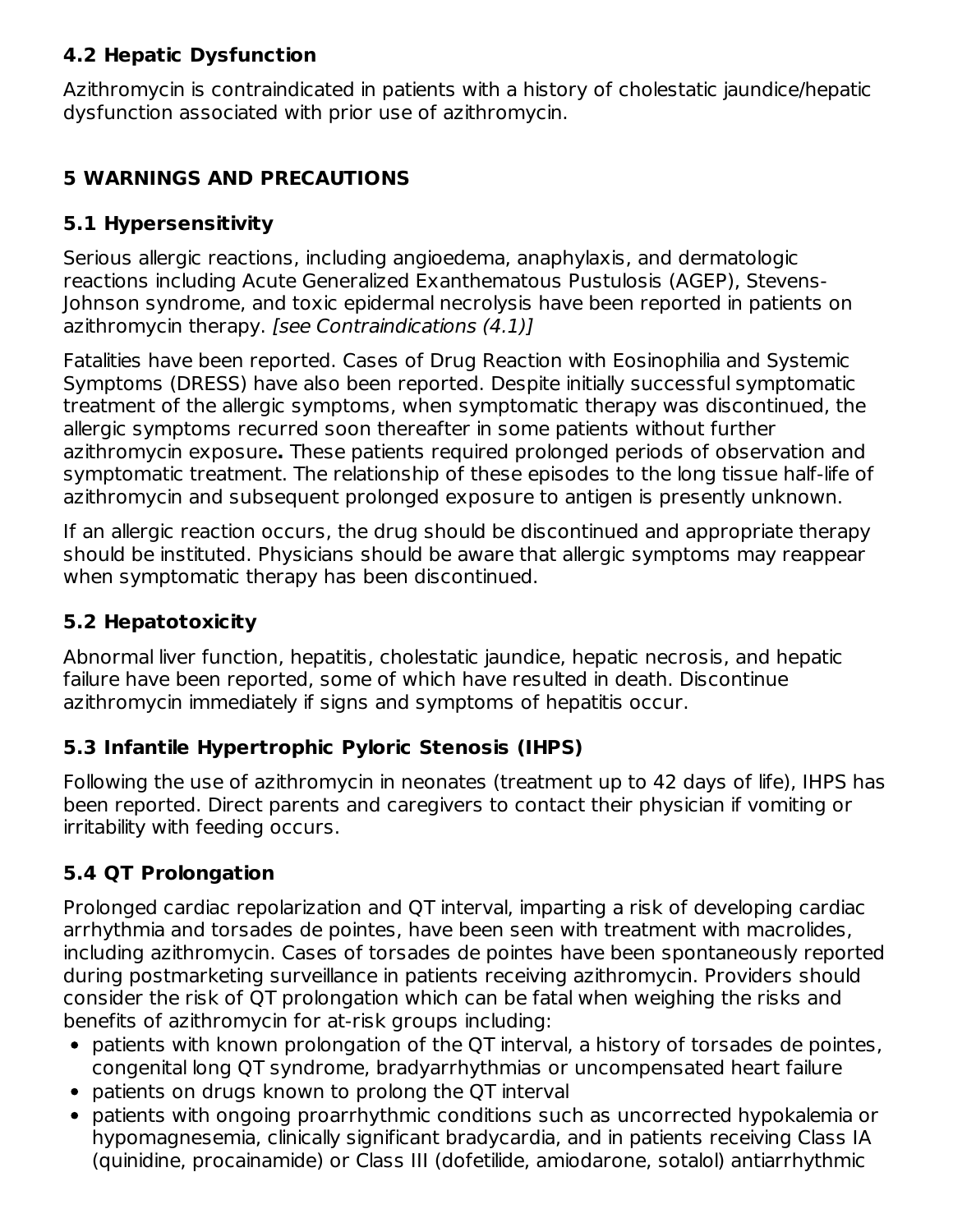agents.

Elderly patients may be more susceptible to drug-associated effects on the QT interval.

# **5.5 Clostridium difficile-Associated Diarrhea (CDAD)**

Clostridium difficile-associated diarrhea has been reported with use of nearly all antibacterial agents, including azithromycin, and may range in severity from mild diarrhea to fatal colitis. Treatment with antibacterial agents alters the normal flora of the colon, leading to overgrowth of C. difficile.

C. difficile produces toxins A and B which contribute to the development of CDAD. Hypertoxin producing strains of C. difficile cause increased morbidity and mortality, as these infections can be refractory to antibacterial therapy and may require colectomy. CDAD must be considered in all patients who present with diarrhea following antibiotic use. Careful medical history is necessary since CDAD has been reported to occur over two months after the administration of antibacterial agents.

If CDAD is suspected or confirmed, ongoing antibiotic use not directed against C. difficile may need to be discontinued. Appropriate fluid and electrolyte management, protein supplementation, antibiotic treatment of C. difficile, and surgical evaluation should be instituted as clinically indicated.

# **5.6 Exacerbation of Myasthenia Gravis**

Exacerbation of symptoms of myasthenia gravis and new onset of myasthenic syndrome have been reported in patients receiving azithromycin therapy.

# **5.7 Use in Sexually Transmitted Infections**

Azithromycin, at the recommended dose, should not be relied upon to treat syphilis. Antibacterial agents used to treat non-gonococcal urethritis may mask or delay the symptoms of incubating syphilis. All patients with sexually transmitted urethritis or cervicitis should have a serologic test for syphilis and appropriate testing for gonorrhea performed at the time of diagnosis. Appropriate antibacterial therapy and follow-up tests for these diseases should be initiated if infection is confirmed.

# **5.8 Development of Drug-Resistant Bacteria**

Prescribing azithromycin in the absence of a proven or strongly suspected bacterial infection is unlikely to provide benefit to the patient and increases the risk of the development of drug-resistant bacteria.

# **6 ADVERSE REACTIONS**

# **6.1 Clinical Trials Experience**

Because clinical trials are conducted under widely varying conditions, adverse reaction rates observed in the clinical trials of a drug cannot be directly compared to rates in the clinical trials of another drug and may not reflect the rates observed in practice.

In clinical trials, most of the reported side effects were mild to moderate in severity and were reversible upon discontinuation of the drug. Potentially serious adverse reactions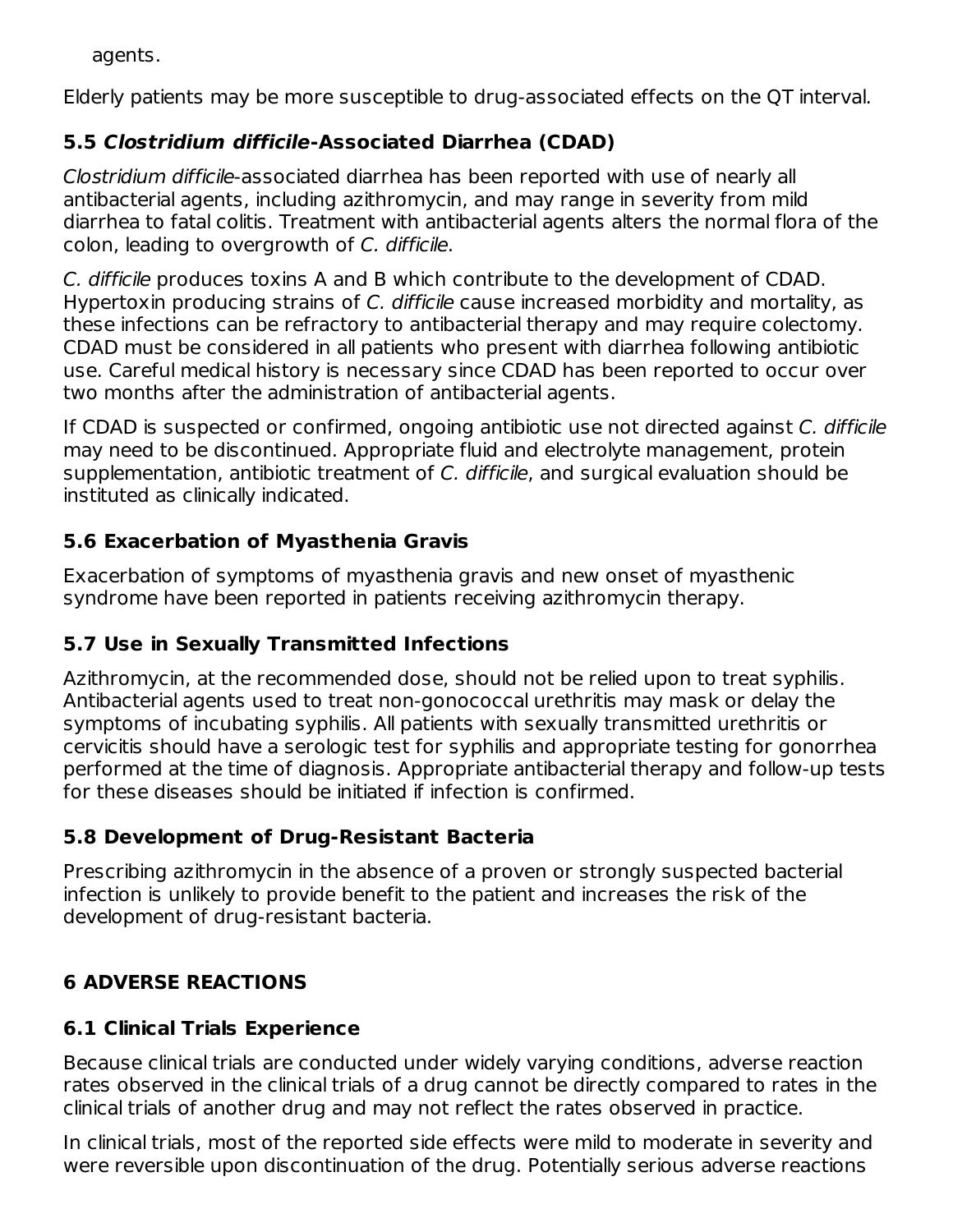of angioedema and cholestatic jaundice were reported. Approximately 0.7% of the patients (adults and pediatric patients) from the 5-day multiple-dose clinical trials discontinued azithromycin therapy because of treatment-related adverse reactions. In adults given 500 mg/day for 3 days, the discontinuation rate due to treatment-related adverse reactions was 0.6%. In clinical trials in pediatric patients given 30 mg/kg, either as a single dose or over 3 days, discontinuation from the trials due to treatment-related adverse reactions was approximately 1%. Most of the adverse reactions leading to discontinuation were related to the gastrointestinal tract, e.g., nausea, vomiting, diarrhea, or abdominal pain. [see Clinical Studies (14.2)]

#### Adults

Multiple-dose regimens: Overall, the most common treatment-related adverse reactions in adult patients receiving multiple-dose regimens of azithromycin were related to the gastrointestinal system with diarrhea/loose stools (4% to 5%), nausea (3%), and abdominal pain (2% to 3%) being the most frequently reported.

No other adverse reactions occurred in patients on the multiple-dose regimens of azithromycin with a frequency greater than 1%. Adverse reactions that occurred with a frequency of 1% or less included the following:

Cardiovascular: Palpitations, chest pain.

Gastrointestinal: Dyspepsia, flatulence, vomiting, melena, and cholestatic jaundice. Genitourinary: Monilia, vaginitis, and nephritis.

Nervous System: Dizziness, headache, vertigo, and somnolence.

General: Fatigue.

Allergic: Rash, pruritus, photosensitivity, and angioedema.

Single 1-gram dose regimen:

Overall, the most common adverse reactions in patients receiving a single-dose regimen of 1 gram of azithromycin were related to the gastrointestinal system and were more frequently reported than in patients receiving the multiple-dose regimen.

Adverse reactions that occurred in patients on the single 1-gram dosing regimen of azithromycin with a frequency of 1% or greater included diarrhea/loose stools (7%), nausea (5%), abdominal pain (5%), vomiting (2%), dyspepsia (1%), and vaginitis (1%).

Single 2-gram dose regimen:

Overall, the most common adverse reactions in patients receiving a single 2-gram dose of azithromycin were related to the gastrointestinal system. Adverse reactions that occurred in patients in this study with a frequency of 1% or greater included nausea (18%), diarrhea/loose stools (14%), vomiting (7%), abdominal pain (7%), vaginitis (2%), dyspepsia (1%), and dizziness (1%). The majority of these complaints were mild in nature.

### Pediatric Patients

Single and Multiple-dose regimens: The types of adverse reactions in pediatric patients were comparable to those seen in adults, with different incidence rates for the dosage regimens recommended in pediatric patients.

Acute Otitis Media: For the recommended total dosage regimen of 30 mg/kg, the most frequent adverse reactions ( $\geq 1\%$ ) attributed to treatment were diarrhea, abdominal pain, vomiting, nausea, and rash. [see Dosage and Administration (2) and Clinical Studies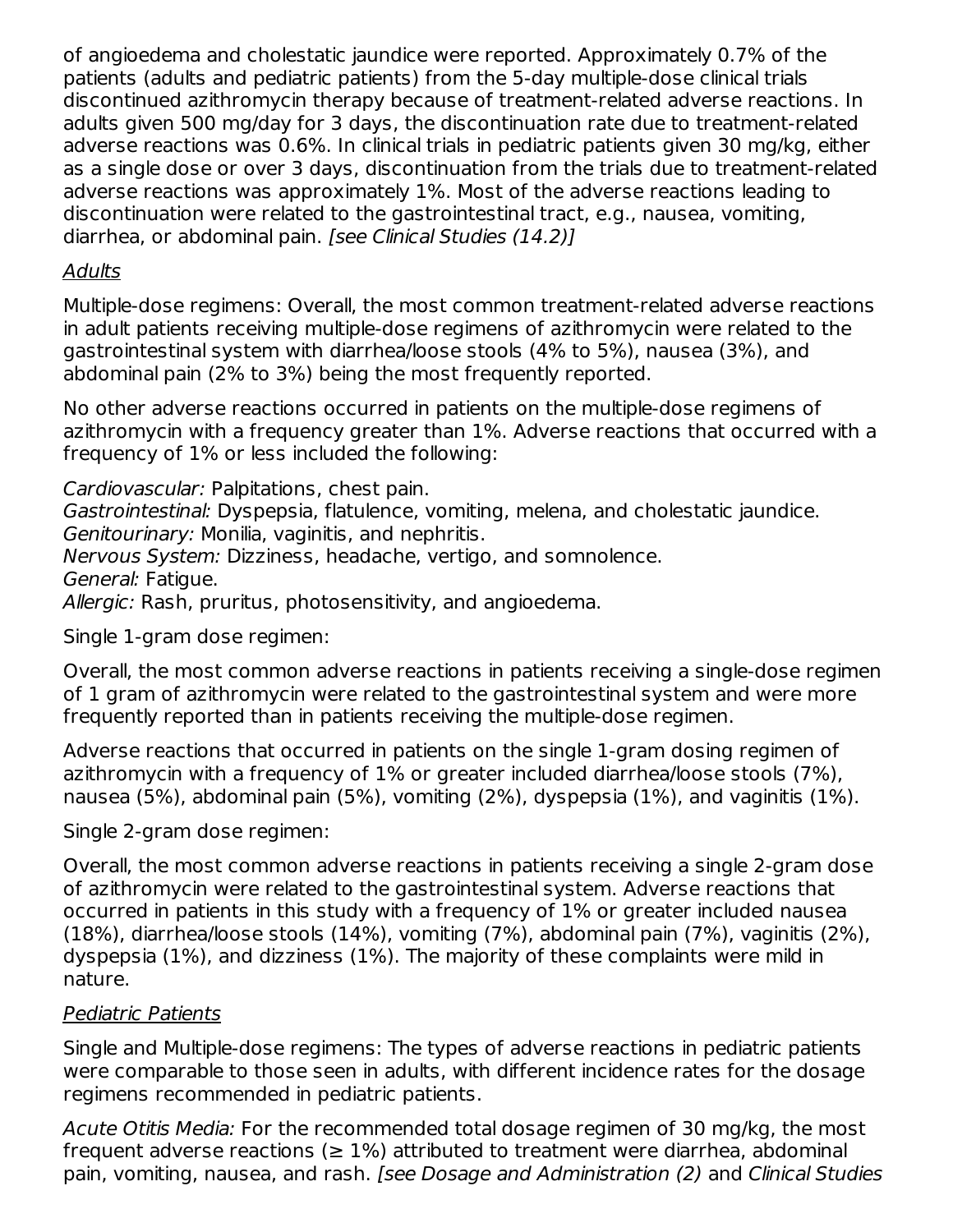#### $(14.2)$ ]

| <b>Dosage</b><br>Regimen | Diarrhea % | <b>Abdominal</b><br>Pain % | <b>Vomiting</b><br>℅ | Nausea % | Rash % |
|--------------------------|------------|----------------------------|----------------------|----------|--------|
| $1$ -day                 | 4.3%       | 1.4%                       | 4.9%                 | $1.0\%$  | 1.0%   |
| $3$ -day                 | 2.6%       | 1.7%                       | 2.3%                 | 0.4%     | 0.6%   |
| 5-day                    | 1.8%       | 1.2%                       | 1.1%                 | 0.5%     | 0.4%   |

The incidence, based on dosing regimen, is described in the table below:

Community-Acquired Pneumonia: For the recommended dosage regimen of 10 mg/kg on Day 1 followed by 5 mg/kg on Days 2 to 5, the most frequent adverse reactions attributed to treatment were diarrhea/loose stools, abdominal pain, vomiting, nausea, and rash.

The incidence is described in the table below:

| Regimen | Dosage Diarrhea/Loose Abdominal Vomiting<br>stools % | Pain % | $\%$ | $^{\shortmid}$ Nausea % $^{\shortmid}$ | Rash % |
|---------|------------------------------------------------------|--------|------|----------------------------------------|--------|
| 5-day   | 5.8%                                                 | 1.9%   | 1.9% | 1.9%                                   | 1.6%   |

Pharyngitis/Tonsillitis: For the recommended dosage regimen of 12 mg/kg on Days 1 to 5, the most frequent adverse reactions attributed to treatment were diarrhea, vomiting, abdominal pain, nausea, and headache.

The incidence is described in the table below:

| Regimen | %    | Pain % | %     | $\overline{\textbf{D}}$ osage Diarrhea Abdominal Vomiting Nausea % Rash % $\overline{\textbf{H}}^{\textbf{P}}$ |      | Headache<br>$\%$ |
|---------|------|--------|-------|----------------------------------------------------------------------------------------------------------------|------|------------------|
| 5-day   | 5.4% | 3.4%   | 5.6 % | 1.8%                                                                                                           | 0.7% | 1.1%             |

With any of the treatment regimens, no other adverse reactions occurred in pediatric patients treated with azithromycin with a frequency greater than 1%. Adverse reactions that occurred with a frequency of 1% or less included the following:

Cardiovascular: Chest pain.

Gastrointestinal: Dyspepsia, constipation, anorexia, enteritis, flatulence, gastritis, jaundice, loose stools, and oral moniliasis.

Hematologic and Lymphatic: Anemia and leukopenia.

Nervous System: Headache (otitis media dosage), hyperkinesia, dizziness, agitation, nervousness, and insomnia.

General: Fever, face edema, fatigue, fungal infection, malaise, and pain.

Allergic: Rash and allergic reaction.

Respiratory: Cough, pharyngitis, pleural effusion, and rhinitis.

Skin and Appendages: Eczema, fungal dermatitis, pruritus, sweating, urticaria, and vesiculobullous rash.

Special Senses: Conjunctivitis.

### **6.2 Postmarketing Experience**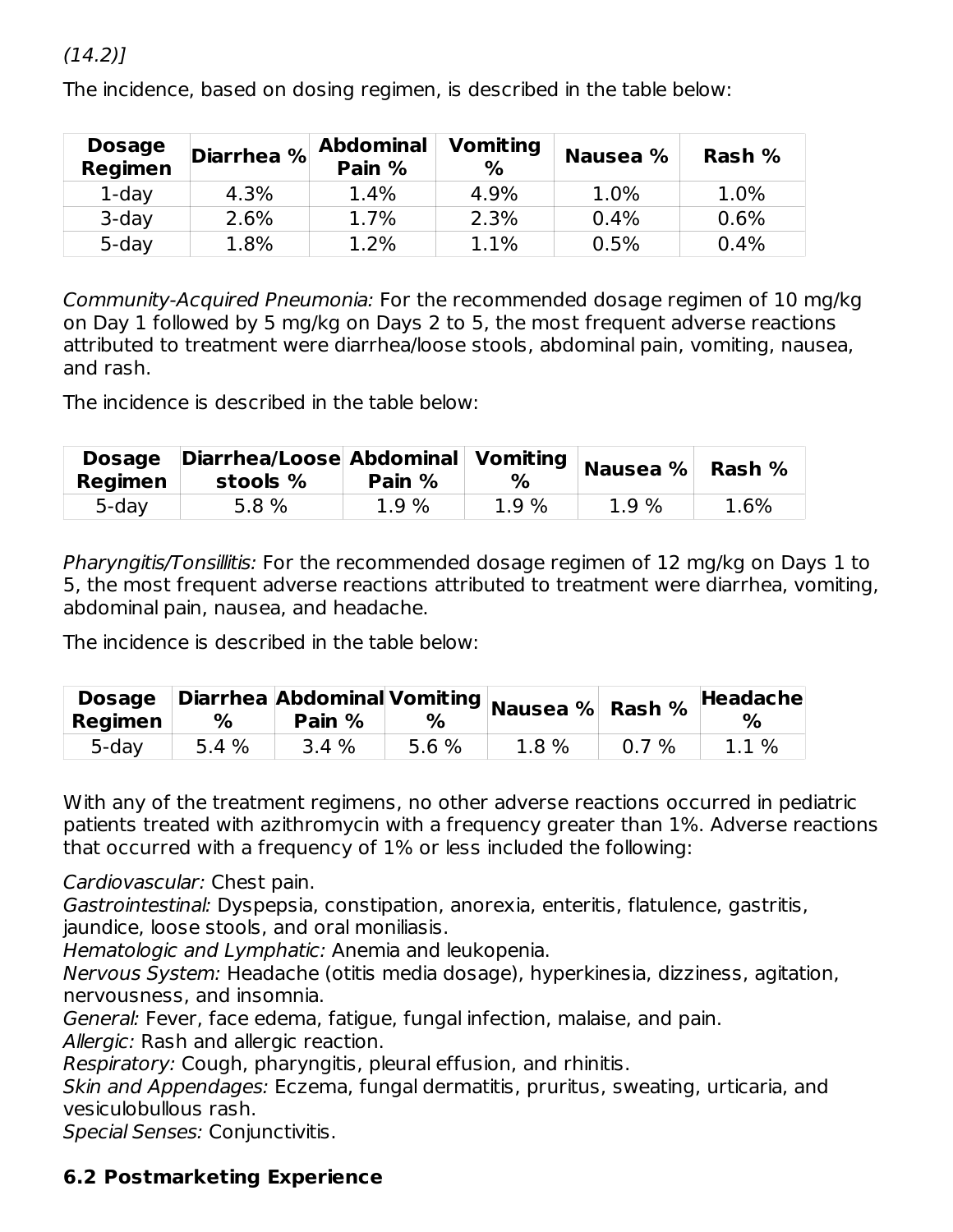The following adverse reactions have been identified during post-approval use of azithromycin. Because these reactions are reported voluntarily from a population of uncertain size, it is not always possible to reliably estimate their frequency or establish a causal relationship to drug exposure.

Adverse reactions reported with azithromycin during the postmarketing period in adult and/or pediatric patients for which a causal relationship may not be established include:

Allergic: Arthralgia, edema, urticaria, and angioedema.

Cardiovascular: Arrhythmias including ventricular tachycardia and hypotension. There have been reports of QT prolongation and torsades de pointes.

Gastrointestinal: Anorexia, constipation, dyspepsia, flatulence, vomiting/diarrhea,

pseudomembranous colitis, pancreatitis, oral candidiasis, pyloric stenosis, and reports of tongue discoloration.

General: Asthenia, paresthesia, fatigue, malaise, and anaphylaxis.

Genitourinary: Interstitial nephritis, acute renal failure, and vaginitis.

Hematopoietic: Thrombocytopenia.

Liver/Biliary: Abnormal liver function, hepatitis, cholestatic jaundice, hepatic necrosis, and hepatic failure. *[see Warnings and Precautions (5.2)]* 

Nervous System: Convulsions, dizziness/vertigo, headache, somnolence, hyperactivity, nervousness, agitation, and syncope.

Psychiatric: Aggressive reaction and anxiety.

Skin/Appendages: Pruritus serious skin reactions including erythema multiforme, AGEP, Stevens-Johnson Syndrome, toxic epidermal necrolysis, and DRESS.

Special Senses: Hearing disturbances including hearing loss, deafness and/or tinnitus, and reports of taste/smell perversion and/or loss.

### **6.3 Laboratory Abnormalities**

### Adults:

Clinically significant abnormalities (irrespective of drug relationship) occurring during the clinical trials were reported as follows: with an incidence of greater than 1%: decreased hemoglobin, hematocrit, lymphocytes, neutrophils, and blood glucose; elevated serum creatine phosphokinase, potassium, ALT, GGT, AST, BUN, creatinine, blood glucose, platelet count, lymphocytes, neutrophils, and eosinophils; with an incidence of less than 1%: leukopenia, neutropenia, decreased sodium, potassium, platelet count, elevated monocytes, basophils, bicarbonate, serum alkaline phosphatase, bilirubin, LDH, and phosphate. The majority of subjects with elevated serum creatinine also had abnormal values at baseline. When follow-up was provided, changes in laboratory tests appeared to be reversible.

In multiple-dose clinical trials involving more than 5,000 patients, four patients discontinued therapy because of treatment-related liver enzyme abnormalities and one because of a renal function abnormality.

### Pediatric Patients:

One, Three, and Five Day Regimens

Laboratory data collected from comparative clinical trials employing two 3-day regimens (30 mg/kg or 60 mg/kg in divided doses over 3 days), or two 5-day regimens (30 mg/kg or 60 mg/kg in divided doses over 5 days) were similar for regimens of azithromycin and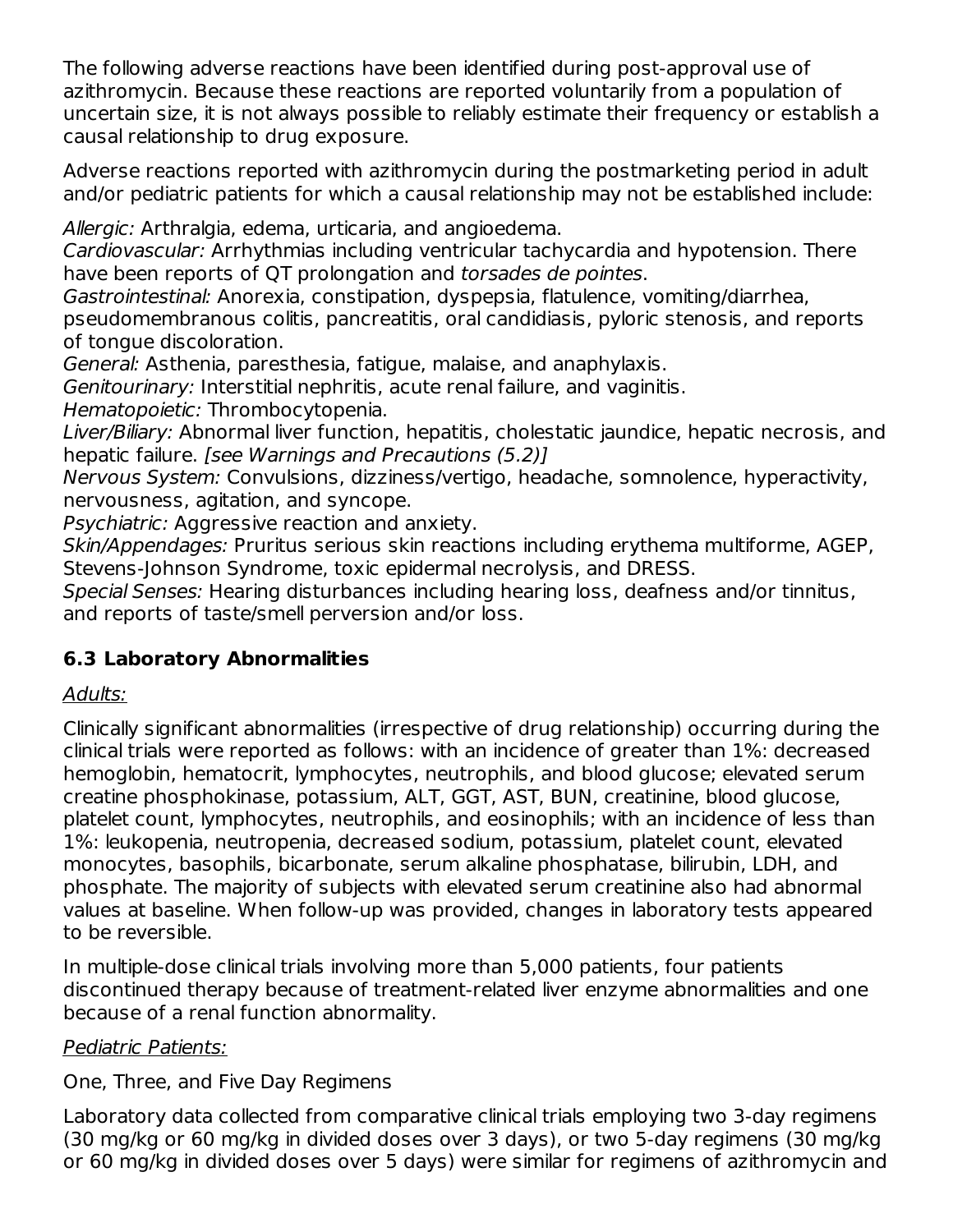all comparators combined, with most clinically significant laboratory abnormalities occurring at incidences of 1% to 5%. Laboratory data for patients receiving 30 mg/kg as a single dose were collected in one single center trial. In that trial, an absolute neutrophil count between 500 cells/mm<sup>3</sup> to 1,500 cells/mm<sup>3</sup> was observed in 10/64 patients receiving 30 mg/kg as a single dose, 9/62 patients receiving 30 mg/kg given over 3 days, and 8/63 comparator patients. No patient had an absolute neutrophil count <500 cells/mm<sup>3</sup>.

In multiple-dose clinical trials involving approximately 4,700 pediatric patients, no patients discontinued therapy because of treatment-related laboratory abnormalities.

# **7 DRUG INTERACTIONS**

# **7.1 Nelfinavir**

Co-administration of nelfinavir at steady-state with a single oral dose of azithromycin resulted in increased azithromycin serum concentrations. Although a dose adjustment of azithromycin is not recommended when administered in combination with nelfinavir, close monitoring for known adverse reactions of azithromycin, such as liver enzyme abnormalities and hearing impairment, is warranted. [see Adverse Reactions (6)]

## **7.2 Warfarin**

Spontaneous postmarketing reports suggest that concomitant administration of azithromycin may potentiate the effects of oral anticoagulants such as warfarin, although the prothrombin time was not affected in the dedicated drug interaction study with azithromycin and warfarin. Prothrombin times should be carefully monitored while patients are receiving azithromycin and oral anticoagulants concomitantly.

## **7.3 Potential Drug-Drug Interactions with Macrolides**

Interactions with digoxin, colchicine or phenytoin have not been reported in clinical trials with azithromycin. No specific drug interaction studies have been performed to evaluate potential drug-drug interactions. However, drug interactions have been observed with other macrolide products. Until further data are developed regarding drug interactions when digoxin, colchicine or phenytoin are used with azithromycin careful monitoring of patients is advised.

# **8 USE IN SPECIFIC POPULATIONS**

## **8.1 Pregnancy**

### Risk Summary

Available data from published literature and postmarketing experience over several decades with azithromycin use in pregnant women have not identified any drugassociated risks for major birth defects, miscarriage, or adverse maternal or fetal outcomes (see Data). Developmental toxicity studies with azithromycin in rats, mice, and rabbits showed no drug-induced fetal malformations at doses up to 4, 2, and 2 times, respectively, an adult human daily dose of 500 mg based on body surface area. Decreased viability and delayed development were observed in the offspring of pregnant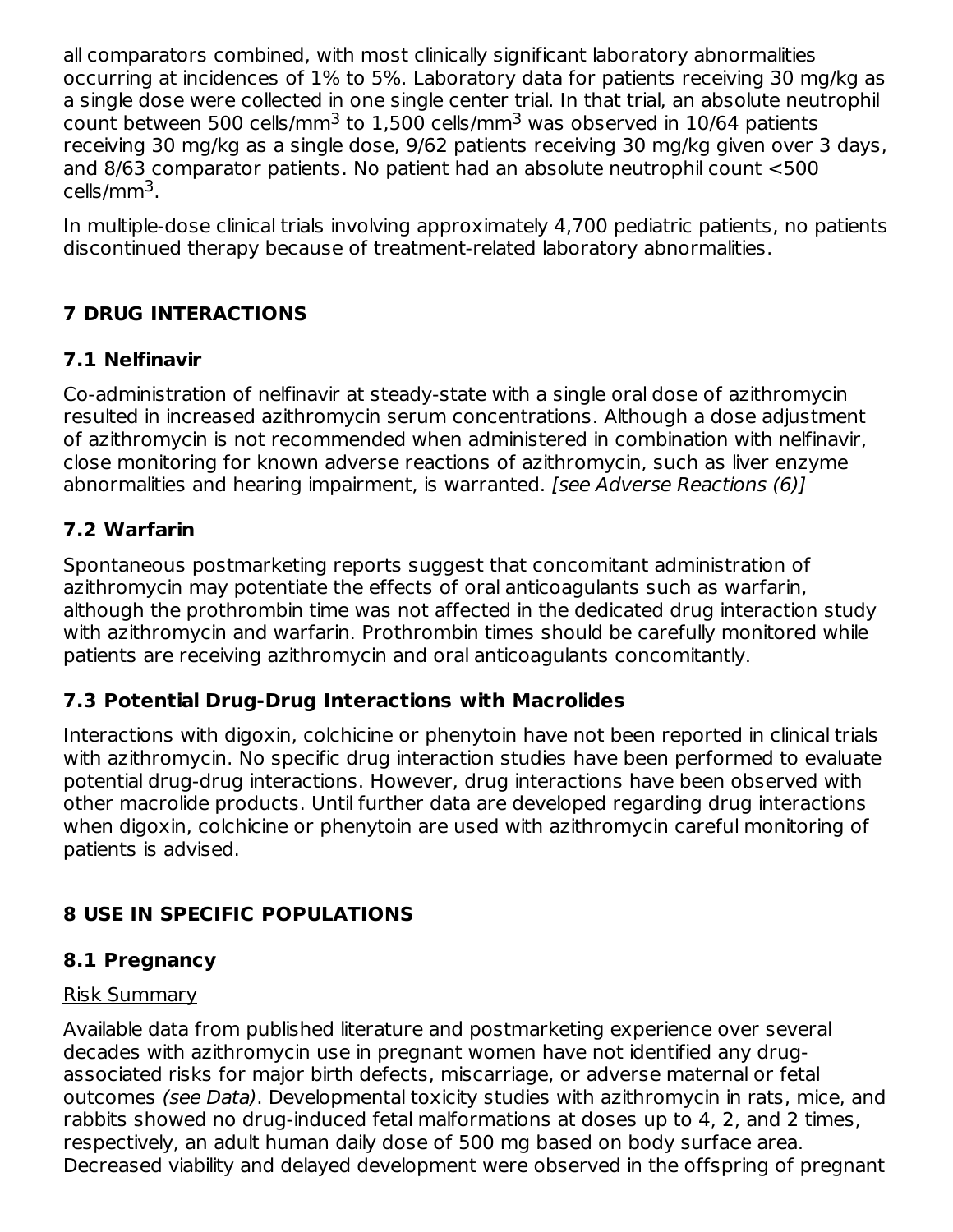rats administered azithromycin from day 6 of pregnancy through weaning at a dose equivalent to 4 times an adult human daily dose of 500 mg based on body surface area (see Data).

The estimated background risk of major birth defects and miscarriage for the indicated populations is unknown. All pregnancies have a background risk of birth defect, loss, or other adverse outcomes. In the U.S. general population, the estimated background risk of major birth defects and miscarriage in clinically recognized pregnancies is 2% to 4% and 15% to 20%, respectively.

### Data

### Human Data

Available data from published observational studies, case series, and case reports over several decades do not suggest an increased risk for major birth defects, miscarriage, or adverse maternal or fetal outcomes with azithromycin use in pregnant women. Limitations of these data include the lack of randomization and inability to control for confounders such as underlying maternal disease and maternal use of concomitant medications.

## Animal Data

Azithromycin administered during the period of organogenesis did not cause fetal malformations in rats and mice at oral doses up to 200 mg/kg/day (moderately maternally toxic). Based on body surface area, this dose is approximately 4 (rats) and 2 (mice) times an adult human daily dose of 500 mg. In rabbits administered azithromycin at oral doses of 10 mg/kg/day, 20 mg/kg/day, and 40 mg/kg/day during organogenesis, reduced maternal body weight and food consumption were observed in all groups; no evidence of fetotoxicity or teratogenicity was observed at these doses, the highest of which is estimated to be 2 times an adult human daily dose of 500 mg based on body surface area.

In a pre- and postnatal development study, azithromycin was administered orally to pregnant rats from day 6 of pregnancy until weaning at doses of 50 mg/kg/day or 200 mg/kg/day. Maternal toxicity (reduced food consumption and body weight gain; increased stress at parturition) was observed at the higher dose. Effects in the offspring were noted at 200 mg/kg/day during the postnatal development period (decreased viability, delayed developmental landmarks). These effects were not observed in a preand postnatal rat study when up to 200 mg/kg/day of azithromycin was given orally beginning on day 15 of pregnancy until weaning.

# **8.2 Lactation**

## Risk Summary

Azithromycin is present in human milk (see Data). Non-serious adverse reactions have been reported in breastfed infants after maternal administration of azithromycin (see Clinical Considerations). There are no available data on the effects of azithromycin on milk production. The developmental and health benefits of breastfeeding should be considered along with the mother's clinical need for azithromycin and any potential adverse effects on the breastfed infant from azithromycin or from the underlying maternal condition.

### Clinical Considerations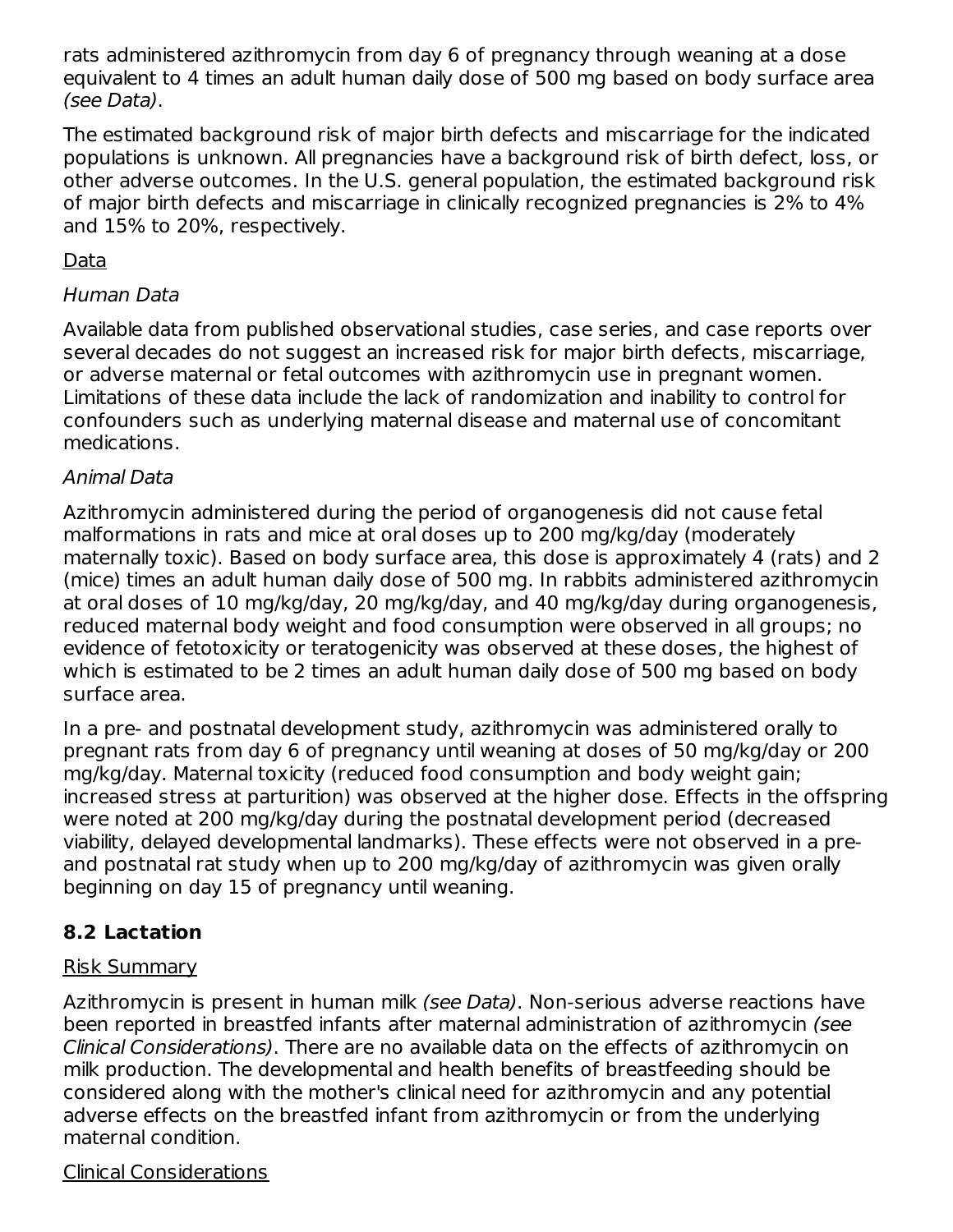Advise women to monitor the breastfed infant for diarrhea, vomiting, or rash.

Data

Azithromycin breastmilk concentrations were measured in 20 women after receiving a single 2 g oral dose of azithromycin during labor. Breastmilk samples collected on days 3 and 6 postpartum as well as 2 and 4 weeks postpartum revealed the presence of azithromycin in breastmilk up to 4 weeks after dosing. In another study, a single dose of azithromycin 500 mg was administered intravenously to 8 women prior to incision for cesarean section. Breastmilk (colostrum) samples obtained between 12 and 48 hours after dosing revealed that azithromycin persisted in breastmilk up to 48 hours.

# **8.4 Pediatric Use**

[see Clinical Pharmacology (12.3), Indications and Usage (1.2), and Dosage and Administration (2.2)]

Safety and effectiveness in the treatment of pediatric patients with acute otitis media, acute bacterial sinusitis and community-acquired pneumonia under 6 months of age have not been established. Use of azithromycin for the treatment of acute bacterial sinusitis and community-acquired pneumonia in pediatric patients (6 months of age or greater) is supported by adequate and well-controlled trials in adults.

Pharyngitis/Tonsillitis: Safety and effectiveness in the treatment of pediatric patients with pharyngitis/tonsillitis under 2 years of age have not been established.

# **8.5 Geriatric Use**

In multiple-dose clinical trials of oral azithromycin, 9% of patients were at least 65 years of age (458/4,949) and 3% of patients (144/4,949) were at least 75 years of age. No overall differences in safety or effectiveness were observed between these subjects and younger subjects, and other reported clinical experience has not identified differences in response between the elderly and younger patients, but greater sensitivity of some older individuals cannot be ruled out.

Elderly patients may be more susceptible to development of torsades de pointes arrhythmias than younger patients. [see Warnings and Precautions (5.4)]

# **10 OVERDOSAGE**

Adverse reactions experienced at higher than recommended doses were similar to those seen at normal doses particularly nausea, diarrhea, and vomiting. In the event of overdosage, general symptomatic and supportive measures are indicated as required.

# **11 DESCRIPTION**

Azithromycin Tablets, USP contain the active ingredient azithromycin, a macrolide antibacterial drug, for oral administration. Azithromycin has the chemical name (2R,3S,4R,5R,8R,10R,11R,12S,13S,14R)-13-[(2,6-dideoxy-3-C-methyl-3-O-methyl-α-Lribo-hexopyranosyl)oxy]-2-ethyl-3,4,10-trihydroxy-3,5,6,8,10,12,14-heptamethyl-11- [[3,4,6-trideoxy-3-(dimethylamino)-β-D-xylo-hexopyranosyl]oxy]-1-oxa-6 azacyclopentadecan-15-one. Azithromycin is derived from erythromycin; however, it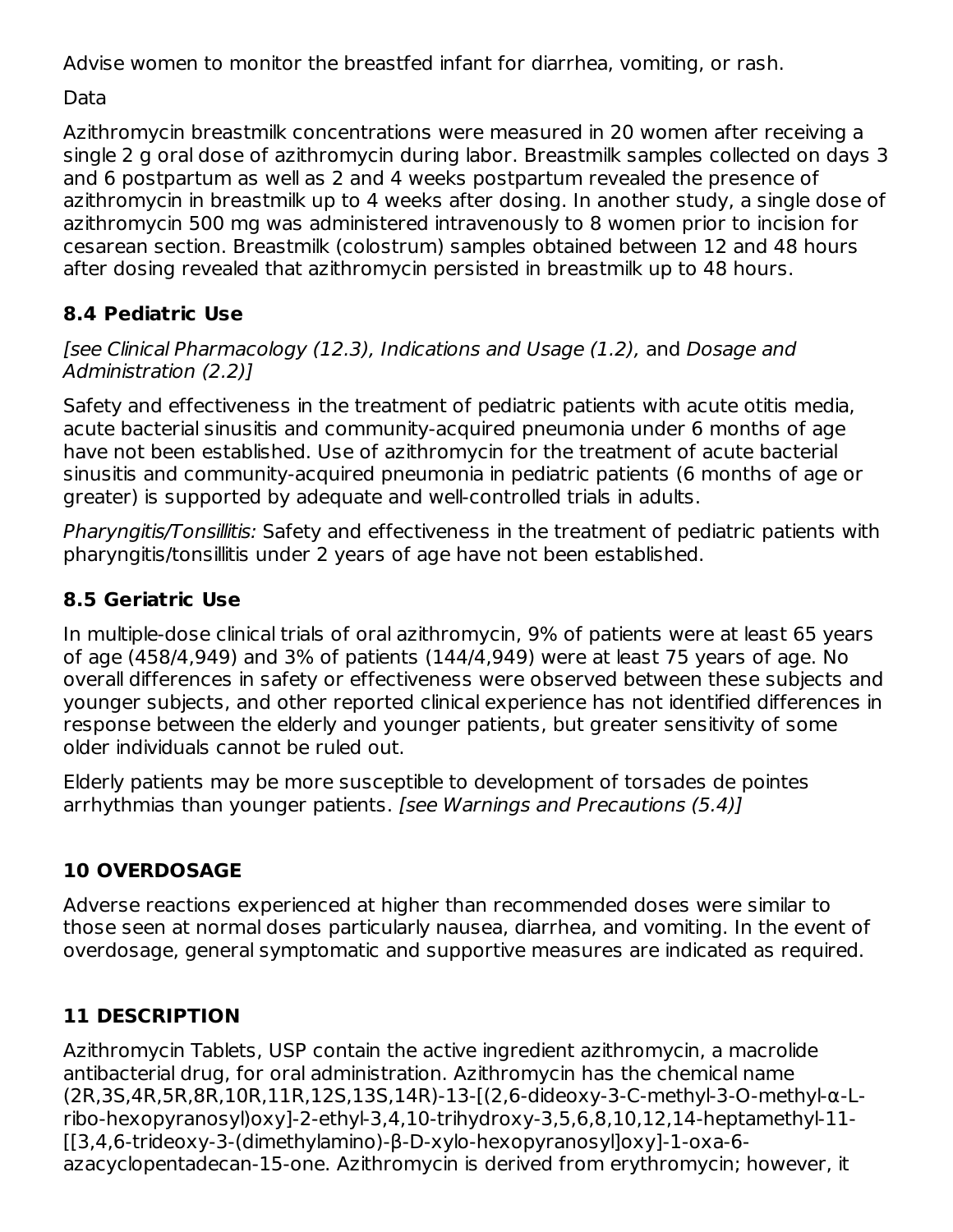differs chemically from erythromycin in that a methyl-substituted nitrogen atom is incorporated into the lactone ring. Its molecular formula is  $\mathsf{C}_{38}\mathsf{H}_{72}\mathsf{N}_2\mathsf{O}_{12}$ , and its molecular weight is 749.00. Azithromycin has the following structural formula:



Azithromycin, as the dihydrate, is a white crystalline powder with a molecular formula of  $C_{38}H_{72}N_2O_{12}$ •2H<sub>2</sub>O and a molecular weight of 785.0.

Azithromycin is supplied as tablets containing azithromycin dihydrate equivalent to 500 mg azithromycin and the following inactive ingredients: croscarmellose sodium, dibasic calcium phosphate anhydrous, FD&C Blue #1 aluminum lake and lecithin, FD&C Red #40 aluminum Lake, FD&C Yellow #6 aluminum Lake, macrogol/PEG, magnesium stearate, polyvinyl alcohol, pregelatinized starch, talc, and titanium dioxide.

## **12 CLINICAL PHARMACOLOGY**

### **12.1 Mechanism of Action**

Azithromycin is a macrolide antibacterial drug. [see Microbiology (12.4)]

## **12.2 Pharmacodynamics**

Based on animal models of infection, the antibacterial activity of azithromycin appears to correlate with the ratio of area under the concentration-time curve to minimum inhibitory concentration (AUC/MIC) for certain pathogens (S. pneumoniae and S. aureus). The principal pharmacokinetic/pharmacodynamic parameter best associated with clinical and microbiological cure has not been elucidated in clinical trials with azithromycin.

## **Cardiac Electrophysiology**

QTc interval prolongation was studied in a randomized, placebo-controlled parallel trial in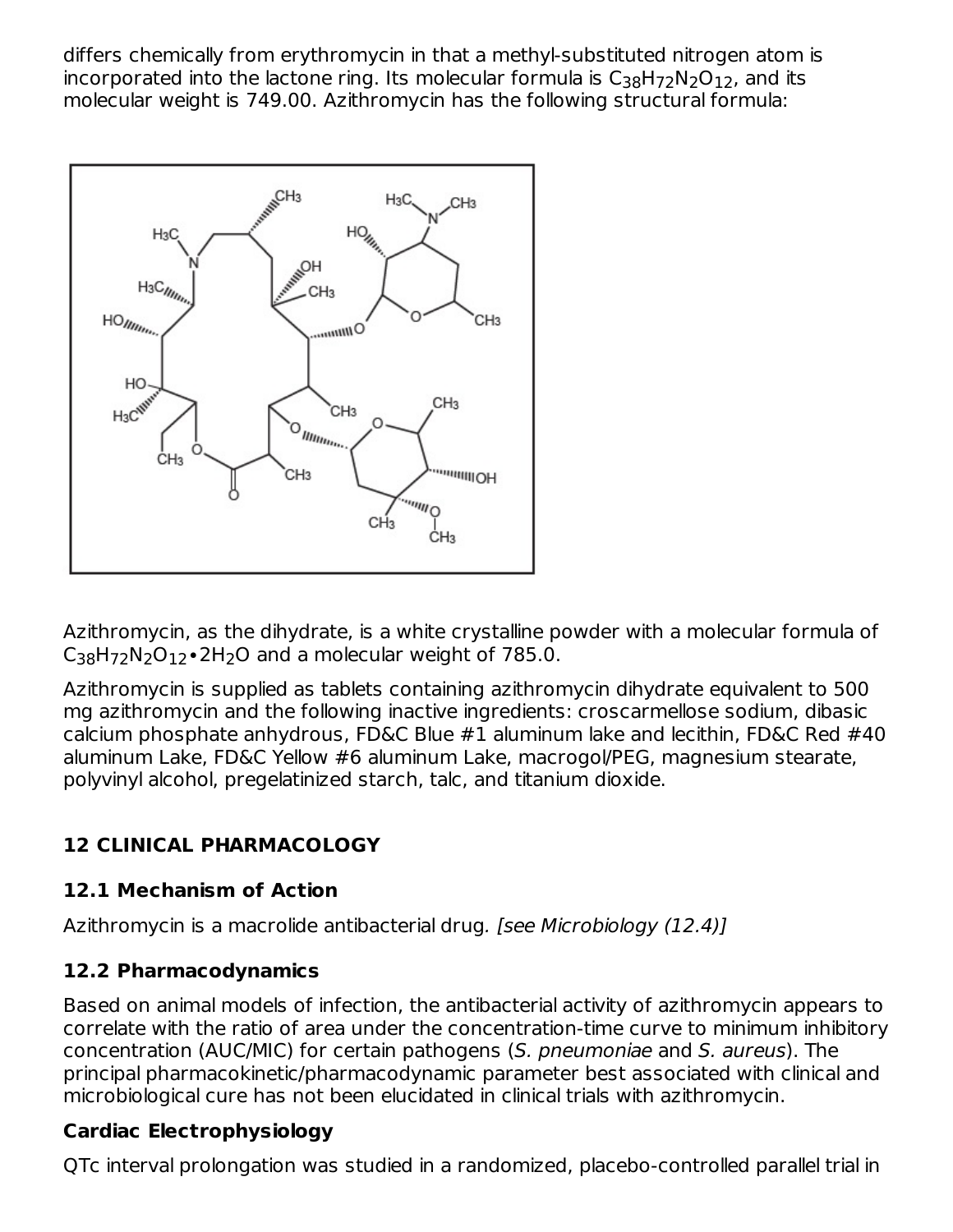116 healthy subjects who received either chloroquine (1,000 mg) alone or in combination with oral azithromycin (500 mg, 1,000 mg, and 1,500 mg once daily). Coadministration of azithromycin increased the QTc interval in a dose- and concentrationdependent manner. In comparison to chloroquine alone, the maximum mean (95% upper confidence bound) increases in QTcF were 5 (10) ms, 7 (12) ms and 9 (14) ms with the co-administration of 500 mg, 1,000 mg and 1,500 mg azithromycin, respectively.

# **12.3 Pharmacokinetics**

Following oral administration of a single 500 mg dose (two 250 mg tablets) to 36 fasted healthy male volunteers, the mean (SD) pharmacokinetic parameters were  $\mathsf{AUC}_{0\text{-}72}=0$ 4.3 (1.2) mcg∙hr/mL; C<sub>max</sub> = 0.5 (0.2) mcg/mL; T<sub>max</sub> = 2.2 (0.9) hours. Two azithromycin 250 mg tablets are bioequivalent to a single 500 mg tablet.

In a two-way crossover study, 12 adult healthy volunteers (6 males, 6 females) received 1,500 mg of azithromycin administered in single daily doses over either 5 days (two 250 mg tablets on day 1, followed by one 250 mg tablet on days 2 to 5) or 3 days (500 mg per day for days 1 to 3). Due to limited serum samples on day 2 (3-day regimen) and days 2 to 4 (5-day regimen), the serum concentration-time profile of each subject was fit to a 3-compartment model and the AUC $_{0-{\infty}}$  for the fitted concentration profile was comparable between the 5-day and 3-day regimens.

|                                                           | <b>3-Day Regimen</b>     |  | <b>5-Day Regimen</b> |                |
|-----------------------------------------------------------|--------------------------|--|----------------------|----------------|
| <b>Pharmacokinetic</b><br><b>Parameter</b><br>[mean (SD)] | Day 1<br>Day 3           |  | Day 1                | Day 5          |
| $C_{\text{max}}$ (serum, mcg/mL)                          | $0.44(0.22)$ 0.54 (0.25) |  | 0.43(0.20)           | 0.24(0.06)     |
| Serum $AUC_{0-\infty}$<br>$(mcg \cdot hr/mL)$             | 17.4 $(6.2)^*$           |  |                      | 14.9 $(3.1)^*$ |
| Serum $T_{1/2}$                                           | 71.8 hr                  |  |                      | 68.9 hr        |

\* Total AUC for the entire 3-day and 5-day regimens.

## Absorption

The absolute bioavailability of azithromycin 250 mg capsules is 38%.

In a two-way crossover study in which 12 healthy subjects received a single 500 mg dose of azithromycin (two 250 mg tablets) with or without a high fat meal, food was shown to increase C<sub>max</sub> by 23% but had no effect on AUC.

When azithromycin oral suspension was administered with food to 28 adult healthy male subjects, C<sub>max</sub> increased by 56% and AUC was unchanged.

## **Distribution**

The serum protein binding of azithromycin is variable in the concentration range approximating human exposure, decreasing from 51% at 0.02 mcg/mL to 7% at 2 mcg/mL.

The antibacterial activity of azithromycin is pH related and appears to be reduced with decreasing pH. However, the extensive distribution of drug to tissues may be relevant to clinical activity.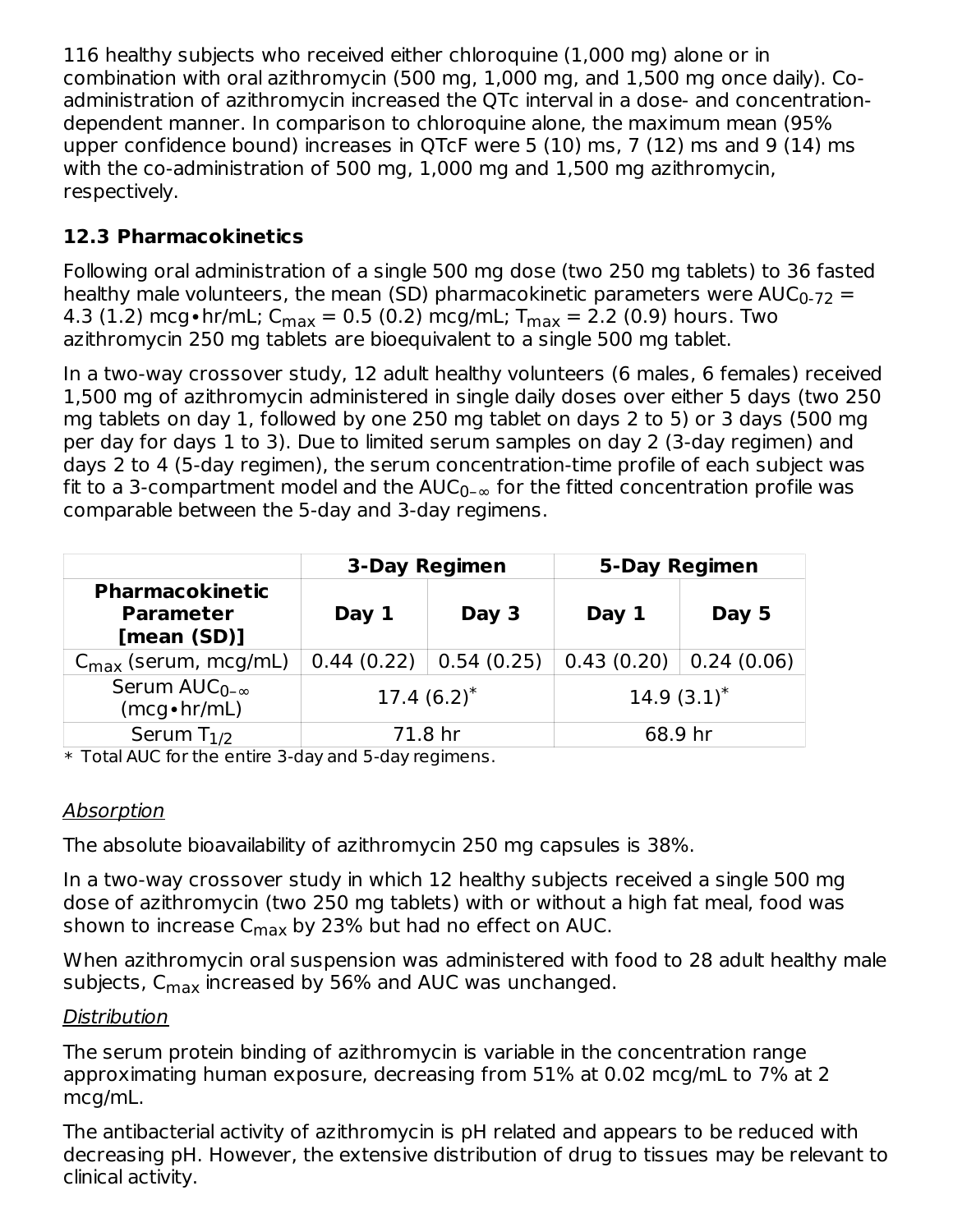Azithromycin has been shown to penetrate into human tissues, including skin, lung, tonsil, and cervix. Extensive tissue distribution was confirmed by examination of additional tissues and fluids (bone, ejaculum, prostate, ovary, uterus, salpinx, stomach, liver, and gallbladder). As there are no data from adequate and well-controlled studies of azithromycin treatment of infections in these additional body sites, the clinical significance of these tissue concentration data is unknown.

Following a regimen of 500 mg on the first day and 250 mg daily for 4 days, very low concentrations were noted in cerebrospinal fluid (less than 0.01 mcg/mL) in the presence of noninflamed meninges.

#### Metabolism

In vitro and in vivo studies to assess the metabolism of azithromycin have not been performed.

### Elimination

Plasma concentrations of azithromycin following single 500 mg oral and IV doses declined in a polyphasic pattern resulting in a mean apparent plasma clearance of 630 mL/min and terminal elimination half-life of 68 hr. The prolonged terminal half-life is thought to be due to extensive uptake and subsequent release of drug from tissues. Biliary excretion of azithromycin, predominantly as unchanged drug, is a major route of elimination. Over the course of a week, approximately 6% of the administered dose appears as unchanged drug in urine.

### Specific Populations

#### Patients with Renal Impairment

Azithromycin pharmacokinetics was investigated in 42 adults (21 to 85 years of age) with varying degrees of renal impairment. Following the oral administration of a single 1.0 g dose of azithromycin (4  $\times$  250 mg capsules), mean C $_{\sf max}$  and AUC $_{\sf 0\text{-}120}$  increased by 5.1% and 4.2%, respectively, in subjects with mild to moderate renal impairment (GFR 10 mL/min to 80 mL/min) compared to subjects with normal renal function (GFR > 80 mL/min). The mean C $_{\sf max}$  and AUC $_{\sf 0\text{-}120}$  increased 61% and 35%, respectively, in subjects with severe renal impairment (GFR < 10 mL/min) compared to subjects with normal renal function (GFR > 80 mL/min).

#### Patients with Hepatic Impairment

The pharmacokinetics of azithromycin in subjects with hepatic impairment has not been established.

#### Male and Female Patients

There are no significant differences in the disposition of azithromycin between male and female subjects. No dosage adjustment is recommended based on gender.

#### Geriatric Patients

Pharmacokinetic parameters in older volunteers (65 to 85 years old) were similar to those in young adults (18 to 40 years old) for the 5-day therapeutic regimen. Dosage adjustment does not appear to be necessary for older patients with normal renal and hepatic function receiving treatment with this dosage regimen. [see Geriatric Use (8.5)]

#### Pediatric Patients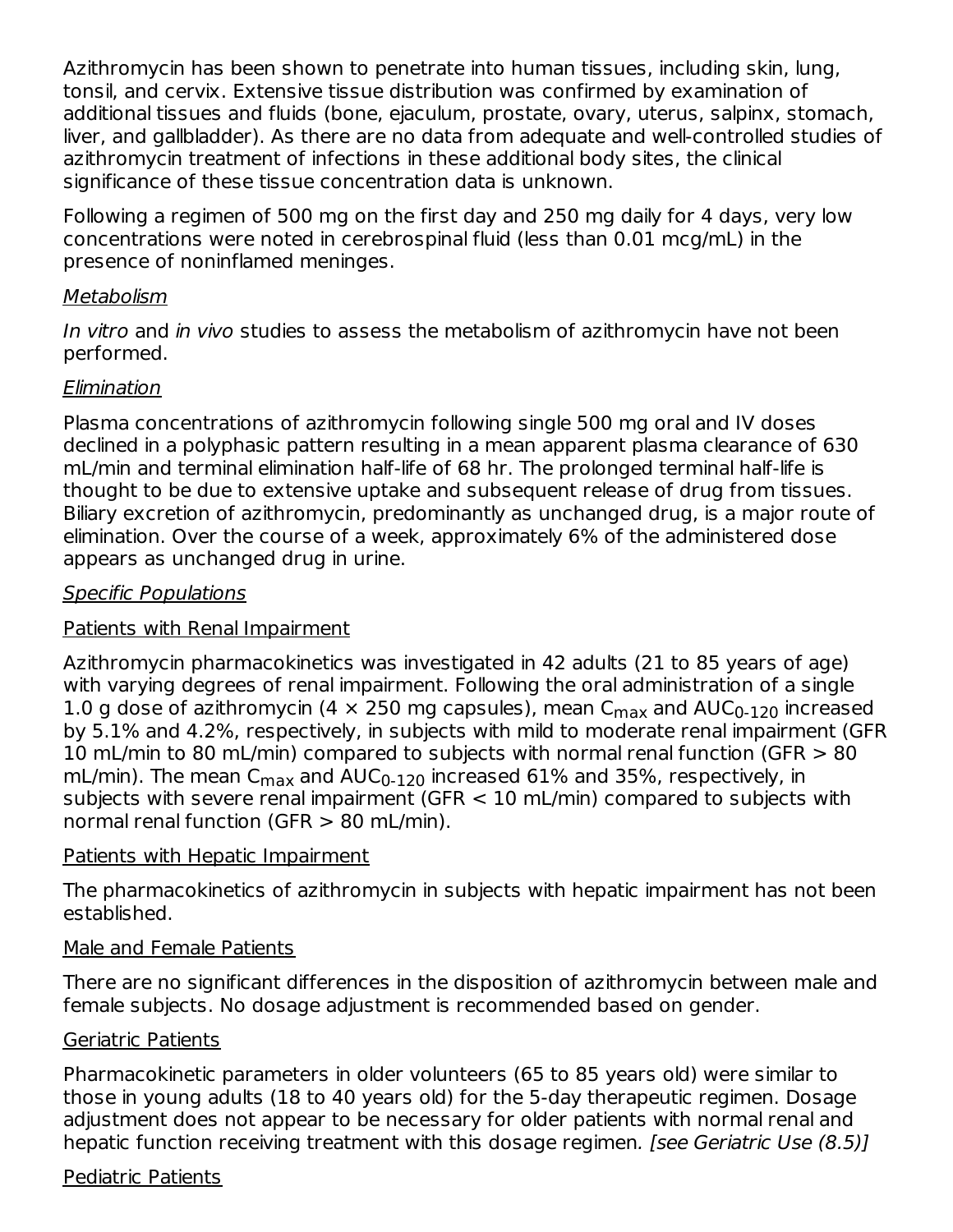In two clinical studies, azithromycin for oral suspension was dosed at 10 mg/kg on day 1, followed by 5 mg/kg on days 2 through 5 in two groups of pediatric patients (aged 1 to 5 years and 5 to 15 years, respectively). The mean pharmacokinetic parameters on day 5 were C $_{\sf max}$  = 0.216 mcg/mL, T $_{\sf max}$  = 1.9 hr, and AUC $_{\sf 0\text{-}24}$  = 1.822 mcg•hr/mL for the 1- to 5-year-old group and were C $_{\sf max}$  = 0.383 mcg/mL, T $_{\sf max}$  = 2.4 hr, and AUC $_{\sf 0\text{-}24}$ = 3.109 mcg∙hr/mL for the 5- to 15-year-old group.

In another study, 33 pediatric patients received doses of 12 mg/kg/day (maximum daily dose 500 mg) for 5 days, of whom 31 patients were evaluated for azithromycin pharmacokinetics following a low fat breakfast. In this study, azithromycin concentrations were determined over a 24 hr period following the last daily dose. Patients weighing above 41.7 kg received the maximum adult daily dose of 500 mg. Seventeen patients (weighing 41.7 kg or less) received a total dose of 60 mg/kg. The following table shows pharmacokinetic data in the subset of pediatric patients who received a total dose of 60 mg/kg.

| <b>Pharmacokinetic Parameter</b><br>[mean (SD)] | 5-Day Regimen<br>(12 mg/kg for 5 days) |  |  |  |
|-------------------------------------------------|----------------------------------------|--|--|--|
|                                                 | 17                                     |  |  |  |
| $C_{\text{max}}$ (mcg/mL)                       | 0.5(0.4)                               |  |  |  |
| $T_{\rm max}$ (hr)                              | 2.2(0.8)                               |  |  |  |
| $AUC_{0-24}$ (mcg • hr/mL)                      | 3.9(1.9)                               |  |  |  |

Single dose pharmacokinetics of azithromycin in pediatric patients given doses of 30 mg/kg have not been studied. [see Dosage and Administration (2)]

### Drug Interaction Studies

Drug interaction studies were performed with azithromycin and other drugs likely to be co-administered. The effects of co-administration of azithromycin on the pharmacokinetics of other drugs are shown in Table 1 and the effects of other drugs on the pharmacokinetics of azithromycin are shown in Table 2.

Co-administration of azithromycin at therapeutic doses had a modest effect on the pharmacokinetics of the drugs listed in Table 1. No dosage adjustment of drugs listed in Table 1 is recommended when co-administered with azithromycin.

Co-administration of azithromycin with efavirenz or fluconazole had a modest effect on the pharmacokinetics of azithromycin. Nelfinavir significantly increased the  ${\sf C}_{\sf max}$  and AUC of azithromycin. No dosage adjustment of azithromycin is recommended when administered with drugs listed in Table 2. [see Drug Interactions (7.3)]

#### **Table 1. Drug Interactions: Pharmacokinetic Parameters for Coadministered Drugs in the Presence of Azithromycin**

| Dose of Co- |         | <b>Ratio</b><br>(with/without<br>azithromycin) of<br><b>Co-administered</b><br><b>Drug</b> |
|-------------|---------|--------------------------------------------------------------------------------------------|
|             | $P = 5$ |                                                                                            |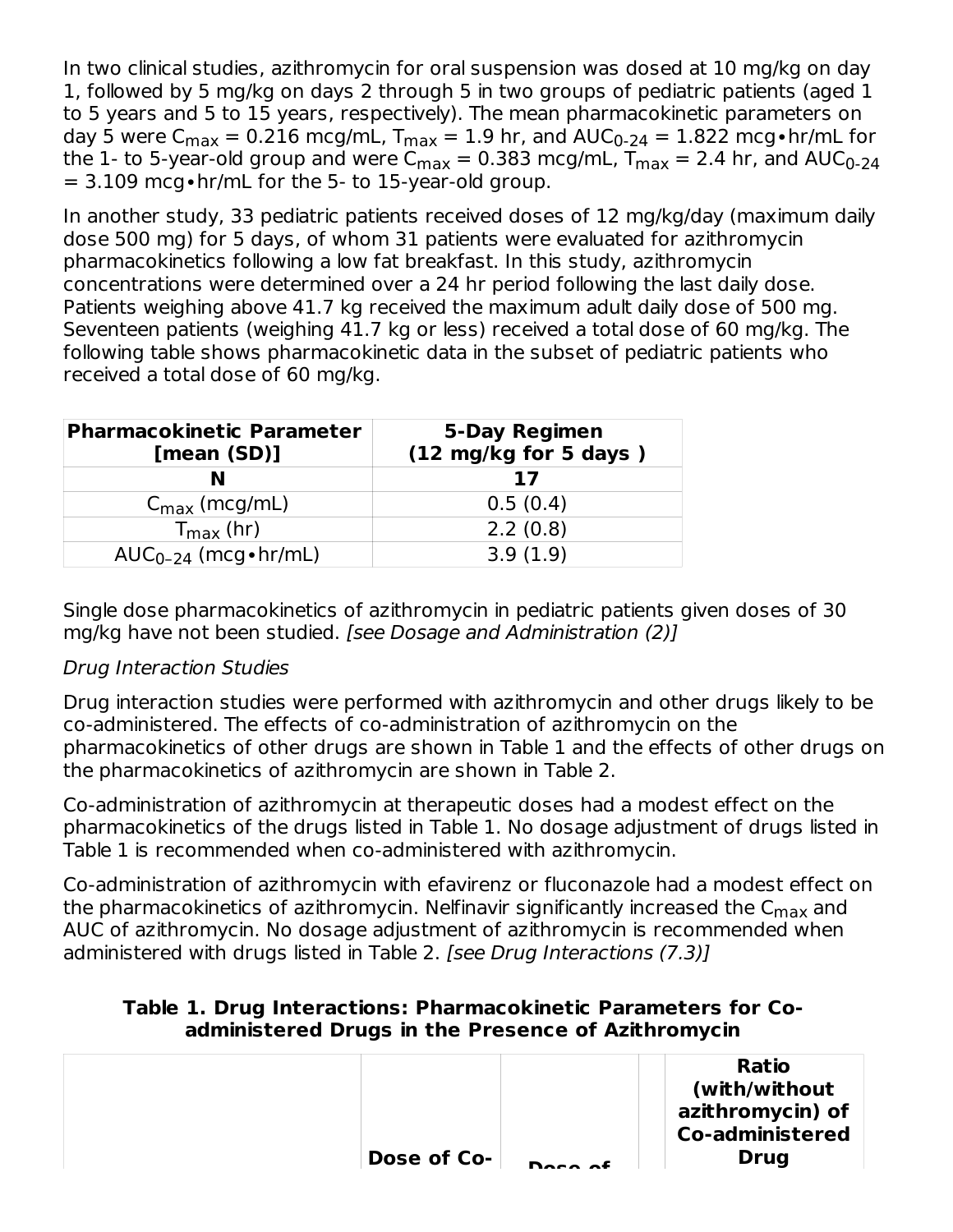| <b>Co-administered Drug</b> | administered<br><b>Drug</b>                                            | וט סכטע<br>Azithromycin                                                           | n  | <b>Pharmacokinetic</b><br><b>Parameters (90%</b><br>$CI$ ); |                              |
|-----------------------------|------------------------------------------------------------------------|-----------------------------------------------------------------------------------|----|-------------------------------------------------------------|------------------------------|
|                             |                                                                        |                                                                                   |    |                                                             | No Effect $= 1.00$           |
|                             |                                                                        |                                                                                   |    | <b>Mean</b><br>$C_{\text{max}}$                             | <b>Mean</b><br><b>AUC</b>    |
| Atorvastatin                | 10 mg/day for<br>8 days                                                | 500 mg/day<br>orally on days 12<br>$6$ to $8$                                     |    | 0.83<br>$(0.63)$ to<br>1.08)                                | 1.01<br>(0.81)<br>1.25)      |
| Carbamazepine               | 200 mg/day<br>for 2 days,<br>then 200 mg<br>twice a day for<br>18 days | 500 mg/day<br>orally for days<br>16 to 18                                         | 7  | 0.97<br>$(0.88)$ to<br>1.06)                                | 0.96<br>$(0.88)$ to<br>1.06) |
| Cetirizine                  | 20 mg/day for<br>11 days                                               | 500 mg orally<br>on day 7, then<br>250 mg/day<br>on days 8 to<br>11               | 14 | 1.03<br>(0.93)<br>1.14)                                     | 1.02<br>$(0.92)$ to<br>1.13) |
| <b>Didanosine</b>           | 200 mg orally<br>21 days                                               | 1,200 mg/day<br>twice a day for orally on days<br>8 to 21                         | 6  | 1.44<br>$(0.85)$ to<br>2.43)                                | 1.14<br>$(0.83)$ to<br>1.57) |
| Efavirenz                   | 400 mg/day<br>for 7 days                                               | 600 mg orally<br>on day 7                                                         | 14 | $1.04*$                                                     | $0.95*$                      |
| Fluconazole                 | 200 mg orally<br>single dose                                           | 1,200 mg<br>orally single<br>dose                                                 | 18 | 1.04<br>$(0.98)$ to<br>1.11)                                | 1.01<br>(0.97)<br>1.05)      |
| Indinavir                   | 800 mg three<br>times a day<br>for 5 days                              | 1,200 mg<br>orally on day 5                                                       | 18 | 0.96<br>$(0.86)$ to<br>1.08)                                | 0.90<br>$(0.81$ to<br>1.00)  |
| Midazolam                   | 15 mg orally<br>on day 3                                               | 500 mg/day<br>orally for 3<br>days                                                | 12 | 1.27<br>$(0.89)$ to<br>1.81)                                | 1.26<br>(1.01)<br>1.56)      |
| Nelfinavir                  | 750 mg three<br>times a day<br>for 11 days                             | 1,200 mg<br>orally on day 9                                                       | 14 | 0.90<br>$(0.81$ to<br>1.01)                                 | 0.85<br>$(0.78)$ to<br>0.93) |
| Sildenafil                  | $100$ mg on<br>days 1 and 4                                            | 500 mg/day<br>orally for 3<br>days                                                | 12 | 1.16<br>(0.86)<br>1.57)                                     | 0.92<br>(0.75)<br>1.12)      |
| Theophylline                | 4 mg/kg IV on<br>days 1, 11, 25                                        | 500 mg orally<br>on day 7, 250<br>mg/day on<br>days 8 to 11                       | 10 | 1.19<br>(1.02)<br>1.40)                                     | 1.02<br>$(0.86)$ to<br>1.22) |
| Theophylline                | twice a day for<br>15 days                                             | 500 mg orally<br>300 mg orally on day 6, then<br>250 mg/day<br>on days 7 to<br>10 | 8  | 1.09<br>(0.92)<br>1.29)                                     | 1.08<br>$(0.89)$ to<br>1.31) |
|                             |                                                                        | 500 mg orally                                                                     |    |                                                             |                              |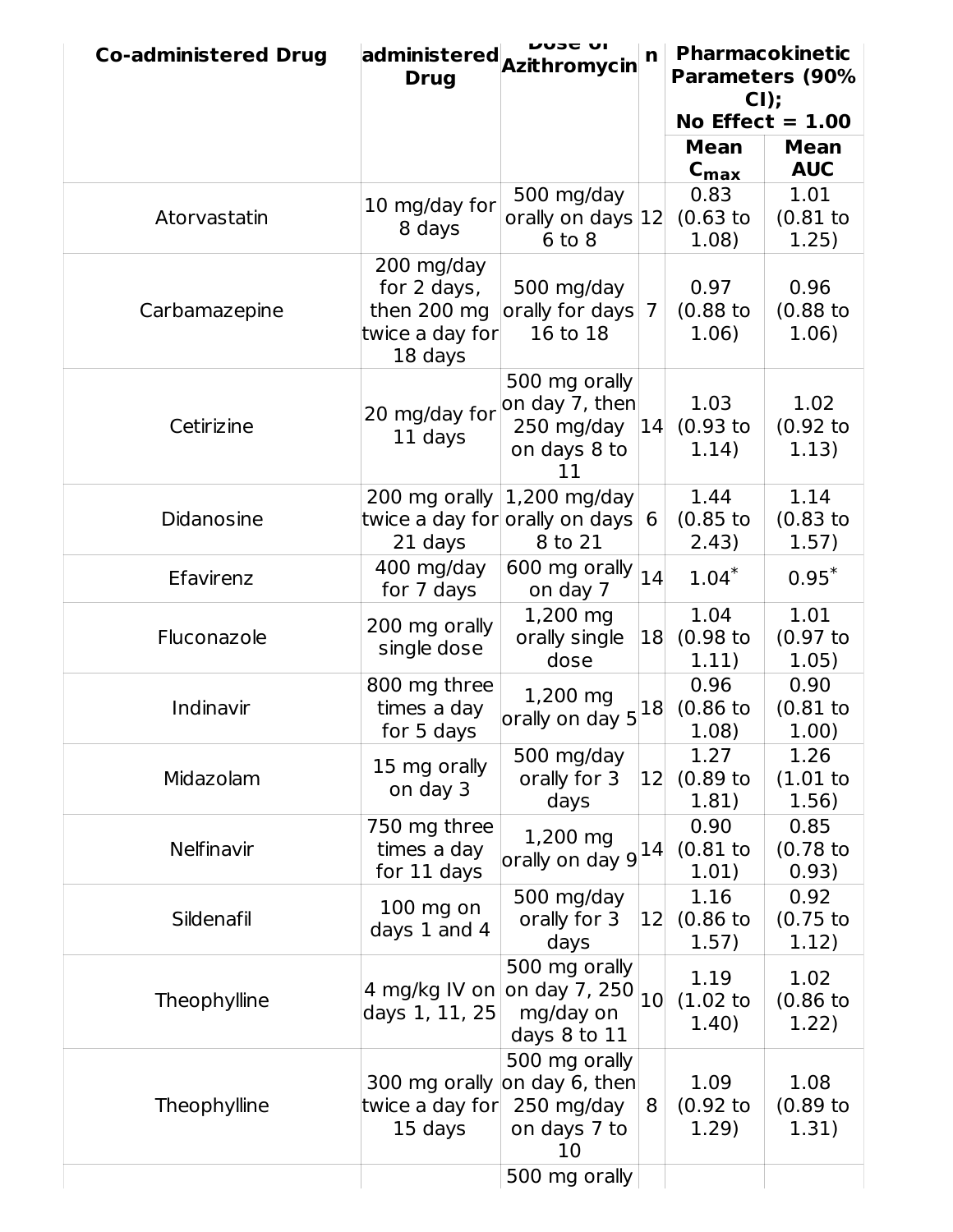| Triazolam                     | $0.125$ mg on<br>day <sub>2</sub>         | on day 1, then $ _{12} $<br>250 mg/day<br>on day 2                                           |   | $1.06*$                                | $1.02*$                                     |
|-------------------------------|-------------------------------------------|----------------------------------------------------------------------------------------------|---|----------------------------------------|---------------------------------------------|
| Trimethoprim/Sulfamethoxazole | 160 mg/800<br>mg/day orally<br>for 7 days | 1,200 mg<br>$\vert$ orally on day 7 $\vert$ 12 $\vert$ 0.97)/0.90 $\vert$ 0.95)/0.96 $\vert$ |   | 0.85<br>(0.75)<br>$(0.78)$ to<br>1.03) | 0.87<br>$(0.80)$ to<br>$(0.88)$ to<br>1.03) |
| Zidovudine                    | 500 mg/day<br>orally for 21<br>days       | 600 mg/day<br>orally for 14<br>days                                                          | 5 | 1.12<br>(0.42)<br>3.02)                | 0.94<br>(0.52)<br>1.70)                     |
| Zidovudine                    | 500 mg/day<br>orally for 21<br>days       | $1,200$ mg/day<br>orally for 14<br>days                                                      | 4 | 1.31<br>$(0.43$ to<br>3.97)            | 1.30<br>(0.69)<br>2.43)                     |

\* - 90% Confidence interval not reported

#### **Table 2. Drug Interactions: Pharmacokinetic Parameters for Azithromycin in the Presence of Co-administered Drugs. [see Drug Interactions (7)]**

| $Co-$<br><b>Drug</b> | Dose of Co-<br>administeredadministered<br><b>Drug</b> | Dose of<br>Azithromycin        | n  | <b>Ratio (with/without co-</b><br>administered drug) of<br>Azithromycin<br><b>Pharmacokinetic</b><br>Parameters (90% CI);<br>No Effect $= 1.00$<br>Mean $C_{\text{max}}$ Mean AUC |                            |  |  |  |
|----------------------|--------------------------------------------------------|--------------------------------|----|-----------------------------------------------------------------------------------------------------------------------------------------------------------------------------------|----------------------------|--|--|--|
| Efavirenz            | 400 mg/day<br>for 7 days                               | 600 mg orally on<br>day 7      | 14 | 1.22 (1.04)<br>to $1.42$ )                                                                                                                                                        | $0.92*$                    |  |  |  |
| Fluconazole          | 200 mg orally<br>single dose                           | 1,200 mg orally<br>single dose | 18 | 0.82(0.66)<br>to $1.02$ )                                                                                                                                                         | 1.07 (0.94<br>to 1.22)     |  |  |  |
| <b>Nelfinavir</b>    | 750 mg three<br>times a day<br>for 11 days             | 1,200 mg orally<br>on day 9    | 14 | 2.36 (1.77)<br>to $3.15$ )                                                                                                                                                        | 2.12 (1.80)<br>to $2.50$ ) |  |  |  |

\* - 90% Confidence interval not reported

## **12.4 Microbiology**

#### Mechanism of Action

Azithromycin acts by binding to the 23S rRNA of the 50S ribosomal subunit of susceptible microorganisms inhibiting bacterial protein synthesis and impeding the assembly of the 50S ribosomal subunit.

#### Resistance

Azithromycin demonstrates cross resistance with erythromycin. The most frequently encountered mechanism of resistance to azithromycin is modification of the 23S rRNA target, most often by methylation. Ribosomal modifications can determine cross resistance to other macrolides, lincosamides, and streptogramin B (MLS<sub>B</sub> phenotype).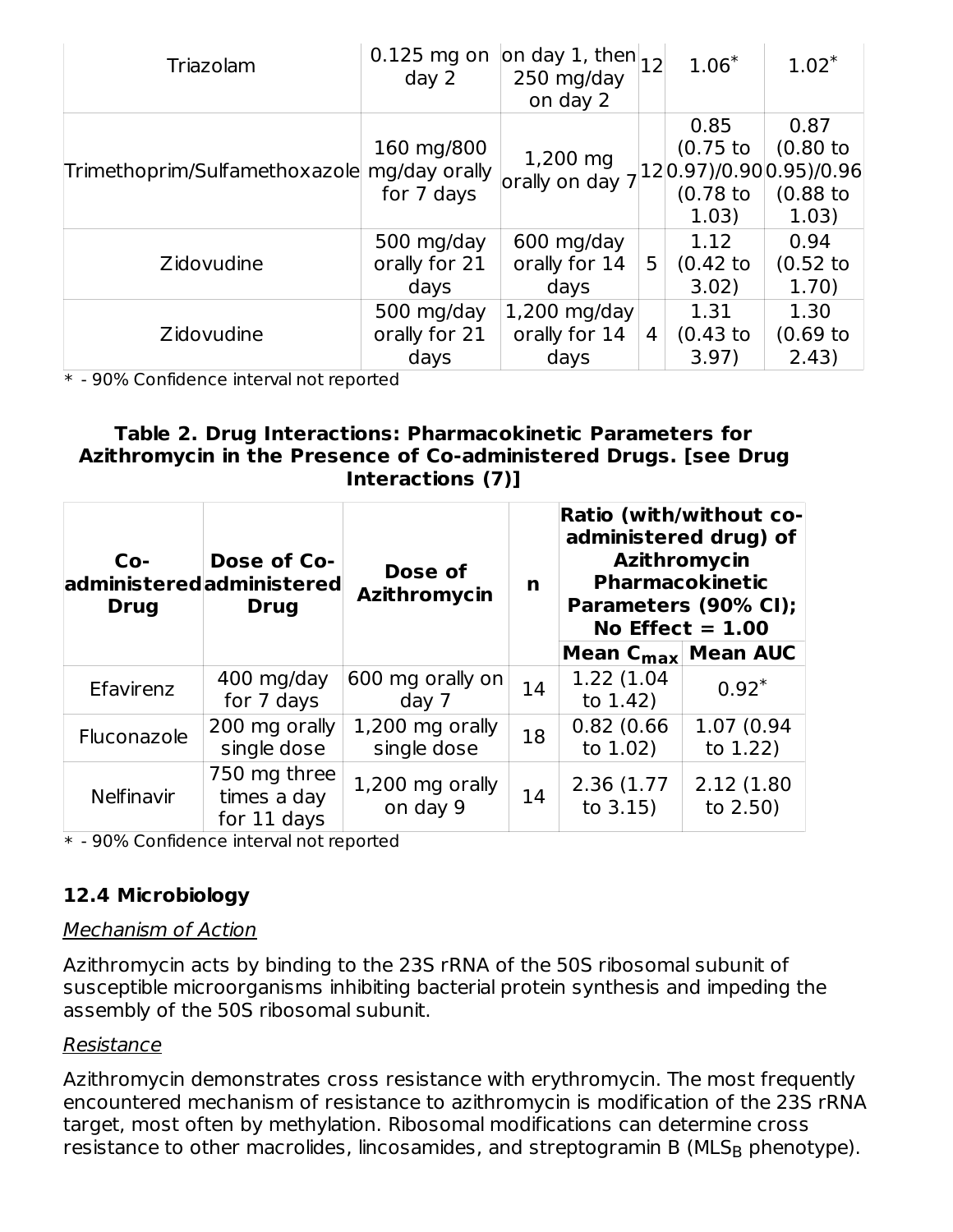#### Antimicrobial Activity

Azithromycin has been shown to be active against most isolates of the following microorganisms, both in vitro and in clinical infections. [see Indications and Usage (1)]

Gram-Positive Bacteria

Staphylococcus aureus Streptococcus agalactiae Streptococcus pneumoniae Streptococcus pyogenes

Gram-Negative Bacteria

Haemophilus ducreyi Haemophilus influenzae Moraxella catarrhalis Neisseria gonorrhoeae

Other Bacteria

Chlamydophila pneumoniae Chlamydia trachomatis Mycoplasma pneumoniae

The following in vitro data are available, but their clinical significance is unknown. At least 90 percent of the following bacteria exhibit an *in vitro* minimum inhibitory concentration (MIC) less than or equal to the susceptible breakpoint for azithromycin against isolates of similar genus or organism group. However, the efficacy of azithromycin in treating clinical infections caused by these bacteria has not been established in adequate and well-controlled clinical trials.

Gram-Positive Bacteria

Beta-hemolytic streptococci (Groups C, F, G) Viridans group streptococci

Gram-Negative Bacteria

Bordetella pertussis Legionella pneumophila

Anaerobic Bacteria

Prevotella bivia Peptostreptococcus species

Other Bacteria

Ureaplasma urealyticum

#### Susceptibility Testing

For specific information regarding susceptibility test interpretive criteria and associated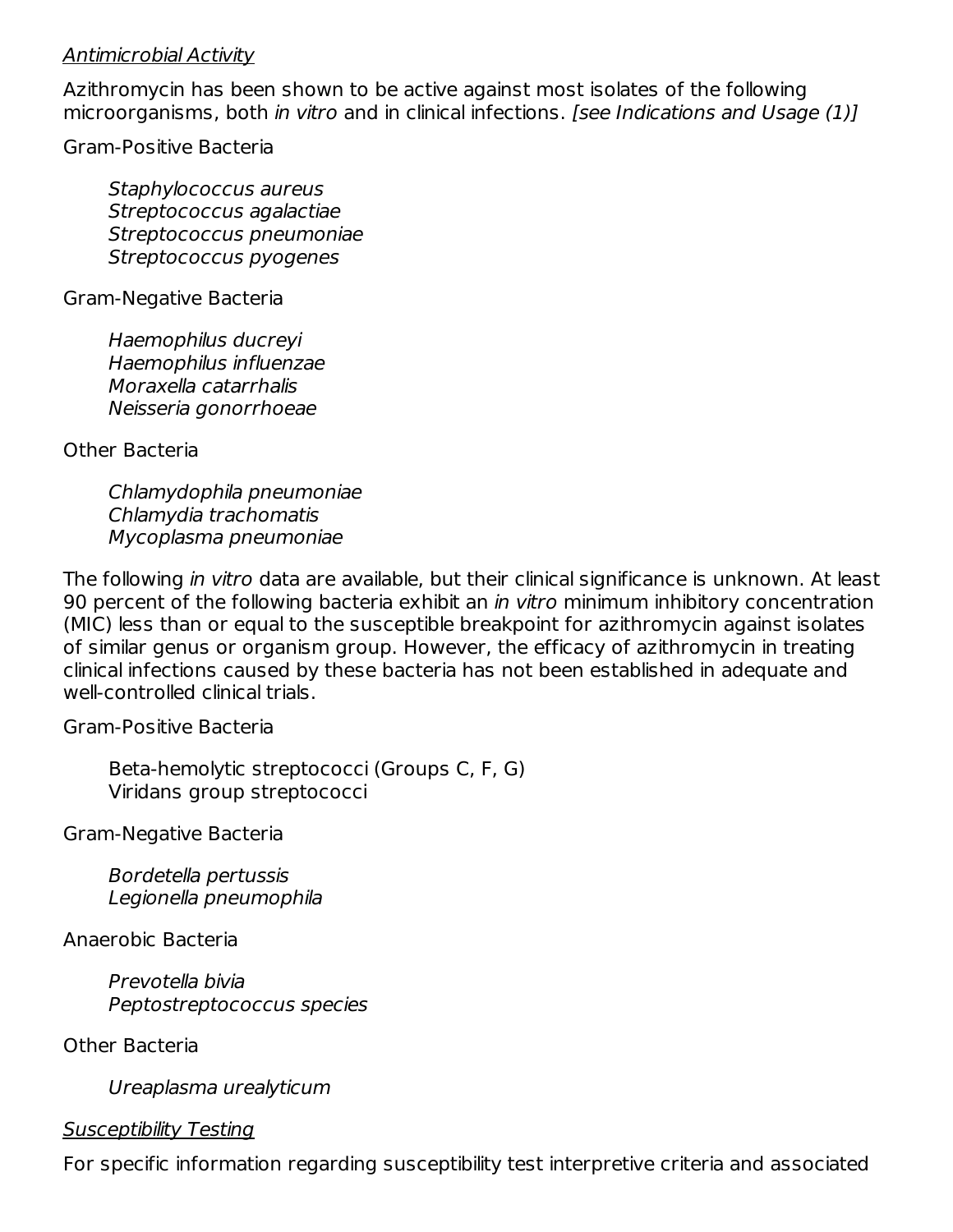test methods a nd quality control standards recognized by FDA for azithromycin tablets, please see: https://www.fda.gov/STIC.

# **13 NONCLINICAL TOXICOLOGY**

# **13.1 Carcinogenesis, Mutagenesis, Impairment of Fertility**

Long-term studies in animals have not been performed to evaluate carcinogenic potential. Azithromycin has shown no mutagenic potential in standard laboratory tests: mouse lymphoma assay, human lymphocyte clastogenic assay, and mouse bone marrow clastogenic assay. In fertility studies conducted in male and female rats, oral administration of azithromycin for 64 to 66 days (males) or 15 days (females) prior to and during cohabitation resulted in decreased pregnancy rate at 20 mg/kg/day and 30 mg/kg/day when both males and females were treated with azithromycin. This minimal effect on pregnancy rate (approximately 12% reduction compared to concurrent controls) did not become more pronounced when the dose was increased from 20 mg/kg/day to 30 mg/kg/day (approximately 0.4 to 0.6 times the adult daily dose of 500 mg based on body surface area) and it was not observed when only one animal in the mated pair was treated. There were no effects on any other reproductive parameters, and there were no effects on fertility at 10 mg/kg/day. The relevance of these findings to patients being treated with azithromycin at the doses and durations recommended in the prescribing information is uncertain.

# **13.2 Animal Toxicology and/or Pharmacology**

Phospholipidosis (intracellular phospholipid accumulation) has been observed in some tissues of mice, rats, and dogs given multiple doses of azithromycin. It has been demonstrated in numerous organ systems (e.g., eye, dorsal root ganglia, liver, gallbladder, kidney, spleen, and/or pancreas) in dogs and rats treated with azithromycin at doses which, expressed on the basis of body surface area, are similar to or less than the highest recommended adult human dose. This effect has been shown to be reversible after cessation of azithromycin treatment. Based on the pharmacokinetic data, phospholipidosis has been seen in the rat (50 mg/kg/day dose) at the observed maximal plasma concentration of  $1.3$  mcg/mL ( $1.6$  times the observed  $\mathsf{C}_{\mathsf{max}}$  of  $0.821$ mcg/mL at the adult dose of 2 g). Similarly, it has been shown in the dog (10 mg/kg/day dose) at the observed maximal serum concentration of 1 mcg/mL (1.2 times the observed C<sub>max</sub> of 0.821 mcg/mL at the adult dose of 2 g). Phospholipidosis was also observed in neonatal rats dosed for 18 days at 30 mg/kg/day, which is less than the pediatric dose of 60 mg/kg based on the surface area. It was not observed in neonatal rats treated for 10 days at 40 mg/kg/day with mean maximal serum concentrations of 1.86 mcg/mL, approximately 1.5 times the  $C_{\sf max}$  of 1.27 mcg/mL at the pediatric dose. Phospholipidosis has been observed in neonatal dogs (10 mg/kg/day) at maximum mean whole blood concentrations of 3.54 mcg/mL, approximately 3 times the pediatric dose  $\mathsf{C}_{\mathsf{max}}.$  The significance of these findings for animals and for humans is unknown.

# **14 CLINICAL STUDIES**

# **14.1 Adult Patients**

Acute Bacterial Exacerbations of Chronic Bronchitis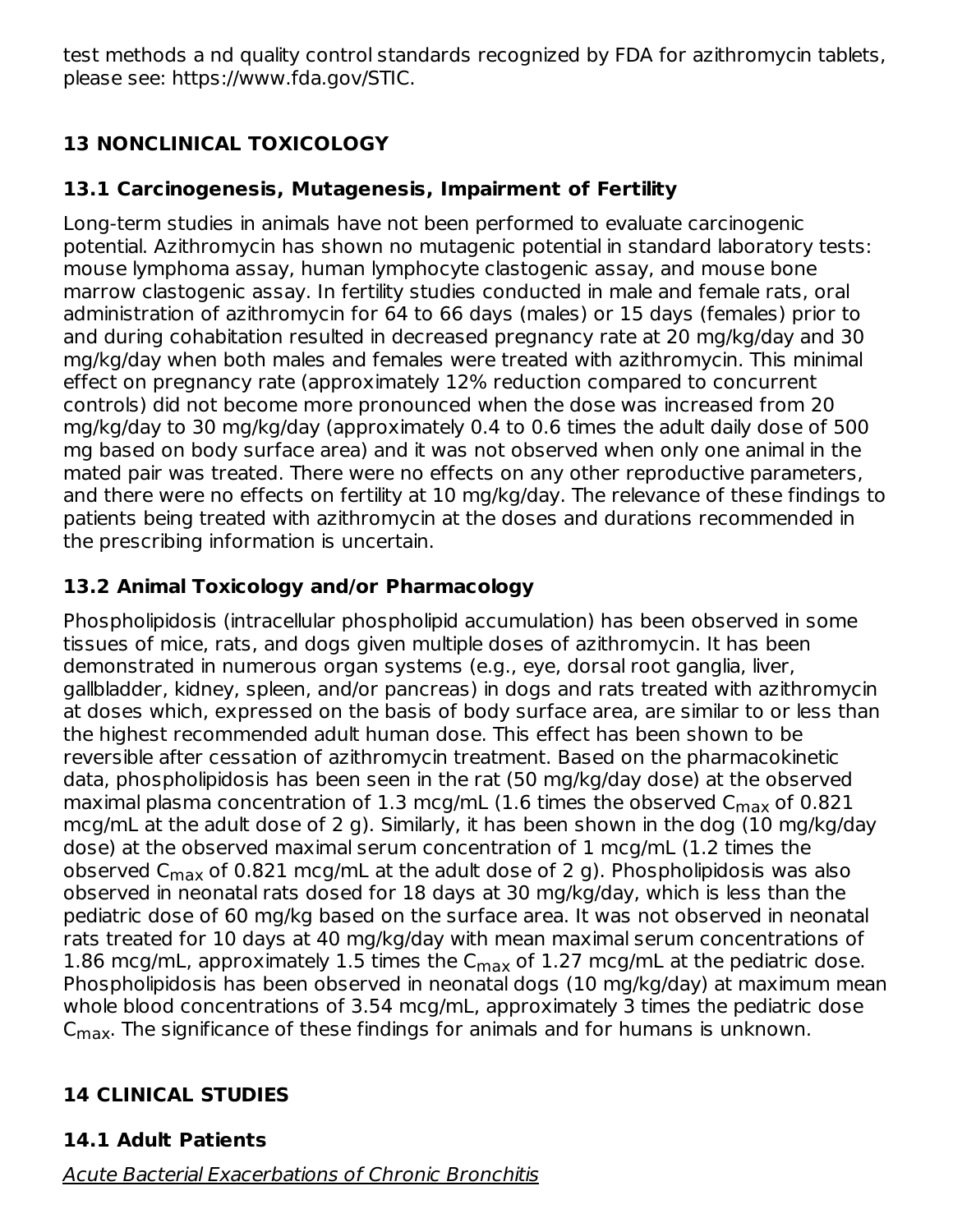In a randomized, double-blind controlled clinical trial of acute exacerbation of chronic bronchitis (AECB), azithromycin (500 mg once daily for 3 days) was compared with clarithromycin (500 mg twice daily for 10 days). The primary endpoint of this trial was the clinical cure rate at Days 21 to 24. For the 304 patients analyzed in the modified intent-to-treat analysis at the Days 21 to 24 visit, the clinical cure rate for 3 days of azithromycin was 85% (125/147) compared to 82% (129/157) for 10 days of clarithromycin.

The following outcomes were the clinical cure rates at the Days 21 to 24 visit for the bacteriologically evaluable patients by pathogen:

| Pathogen       | <b>Azithromycin (3)</b><br><b>Days</b> | <b>Clarithromycin (10</b><br><b>Days</b> |  |  |  |
|----------------|----------------------------------------|------------------------------------------|--|--|--|
| S. pneumoniae  | 29/32 (91%)                            | 21/27 (78%)                              |  |  |  |
| H. influenzae  | 12/14 (86%)                            | 14/16 (88%)                              |  |  |  |
| M. catarrhalis | 11/12 (92%)                            | 12/15 (80%)                              |  |  |  |

### Acute Bacterial Sinusitis

In a randomized, double-blind, double-dummy controlled clinical trial of acute bacterial sinusitis, azithromycin (500 mg once daily for 3 days) was compared with amoxicillin/clavulanate (500/125 mg three times a day for 10 days). Clinical response assessments were made at Day 10 and Day 28. The primary endpoint of this trial was prospectively defined as the clinical cure rate at Day 28. For the 594 patients analyzed in the modified intent to treat analysis at the Day 10 visit, the clinical cure rate for 3 days of azithromycin was 88% (268/303) compared to 85% (248/291) for 10 days of amoxicillin/clavulanate. For the 586 patients analyzed in the modified intent to treat analysis at the Day 28 visit, the clinical cure rate for 3 days of azithromycin was 71.5% (213/298) compared to 71.5% (206/288), with a 97.5% confidence interval of -8.4 to 8.3, for 10 days of amoxicillin/clavulanate.

In an open label, non-comparative study requiring baseline transantral sinus punctures, the following outcomes were the clinical success rates at the Day 7 and Day 28 visits for the modified intent to treat patients administered 500 mg of azithromycin once daily for 3 days with the following pathogens:

| Pathogen       | Day 7       | <b>Day 28</b> |
|----------------|-------------|---------------|
| S. pneumoniae  | 23/26 (88%) | 21/25 (84%)   |
| H. influenzae  | 28/32 (87%) | 24/32 (75%)   |
| M. catarrhalis | 14/15 (93%) | 13/15 (87%)   |

#### **Clinical Success Rates of Azithromycin (500 mg per day for 3 Days)**

## **14.2 Pediatric Patients**

From the perspective of evaluating pediatric clinical trials, Days 11 to 14 were considered on-therapy evaluations because of the extended half-life of azithromycin. Days 11 to 14 data are provided for clinical guidance. Days 24 to 32 evaluations were considered the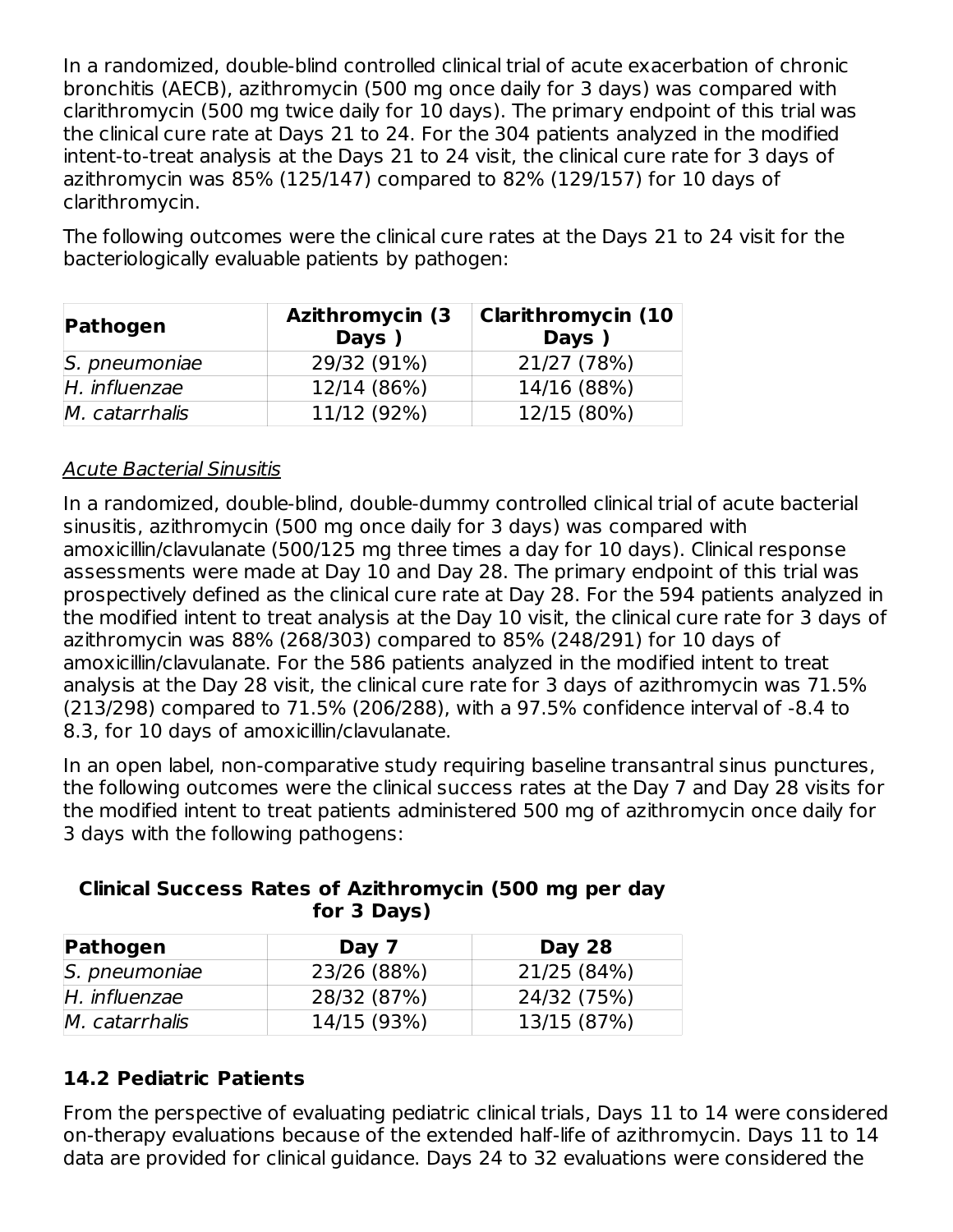primary test of cure endpoint.

#### Pharyngitis/Tonsillitis

In three double-blind controlled studies, conducted in the United States, azithromycin (12 mg/kg once a day for 5 days) was compared to penicillin V (250 mg three times a day for 10 days) in the treatment of pharyngitis due to documented Group A βhemolytic streptococci (GABHS or S. pyogenes). Azithromycin was clinically and microbiologically statistically superior to penicillin at Day 14 and Day 30 with the following clinical success (i.e., cure and improvement) and bacteriologic efficacy rates (for the combined evaluable patient with documented GABHS):

|                                             | <b>Day 14</b> | <b>Day 30</b> |
|---------------------------------------------|---------------|---------------|
| <b>Bacteriologic</b><br><b>Eradication:</b> |               |               |
| Azithromycin                                | 323/340 (95%) | 255/330 (77%) |
| Penicillin V                                | 242/332 (73%) | 206/325 (63%) |
| <b>Clinical Success</b><br>(cure plus       |               |               |
| improvement):                               |               |               |
| Azithromycin                                | 336/343 (98%) | 310/330 (94%) |
| Penicillin V                                | 284/338 (84%) | 241/325 (74%) |

#### **Three U.S. Streptococcal Pharyngitis Studies Azithromycin vs. Penicillin V EFFICACY RESULTS**

Approximately 1% of azithromycin-susceptible S. pyogenes isolates were resistant to azithromycin following therapy.

### Acute Otitis Media

Efficacy using azithromycin given over 5 days (10 mg/kg on Day 1 followed by 5 mg/kg on Days 2 to 5).

### Trial 1

In a double-blind, controlled clinical study of acute otitis media performed in the United States, azithromycin (10 mg/kg on Day 1 followed by 5 mg/kg on Days 2 to 5) was compared to amoxicillin/clavulanate potassium (4:1). For the 553 patients who were evaluated for clinical efficacy, the clinical success rate (i.e., cure plus improvement) at the Day 11 visit was 88% for azithromycin and 88% for the control agent. For the 521 patients who were evaluated at the Day 30 visit, the clinical success rate was 73% for azithromycin and 71% for the control agent.

### Trial 2

In a non-comparative clinical and microbiologic trial performed in the United States, where significant rates of beta-lactamase producing organisms (35%) were found, 131 patients were evaluable for clinical efficacy. The combined clinical success rate (i.e., cure and improvement) at the Day 11 visit was 84% for azithromycin. For the 122 patients who were evaluated at the Day 30 visit, the clinical success rate was 70% for azithromycin.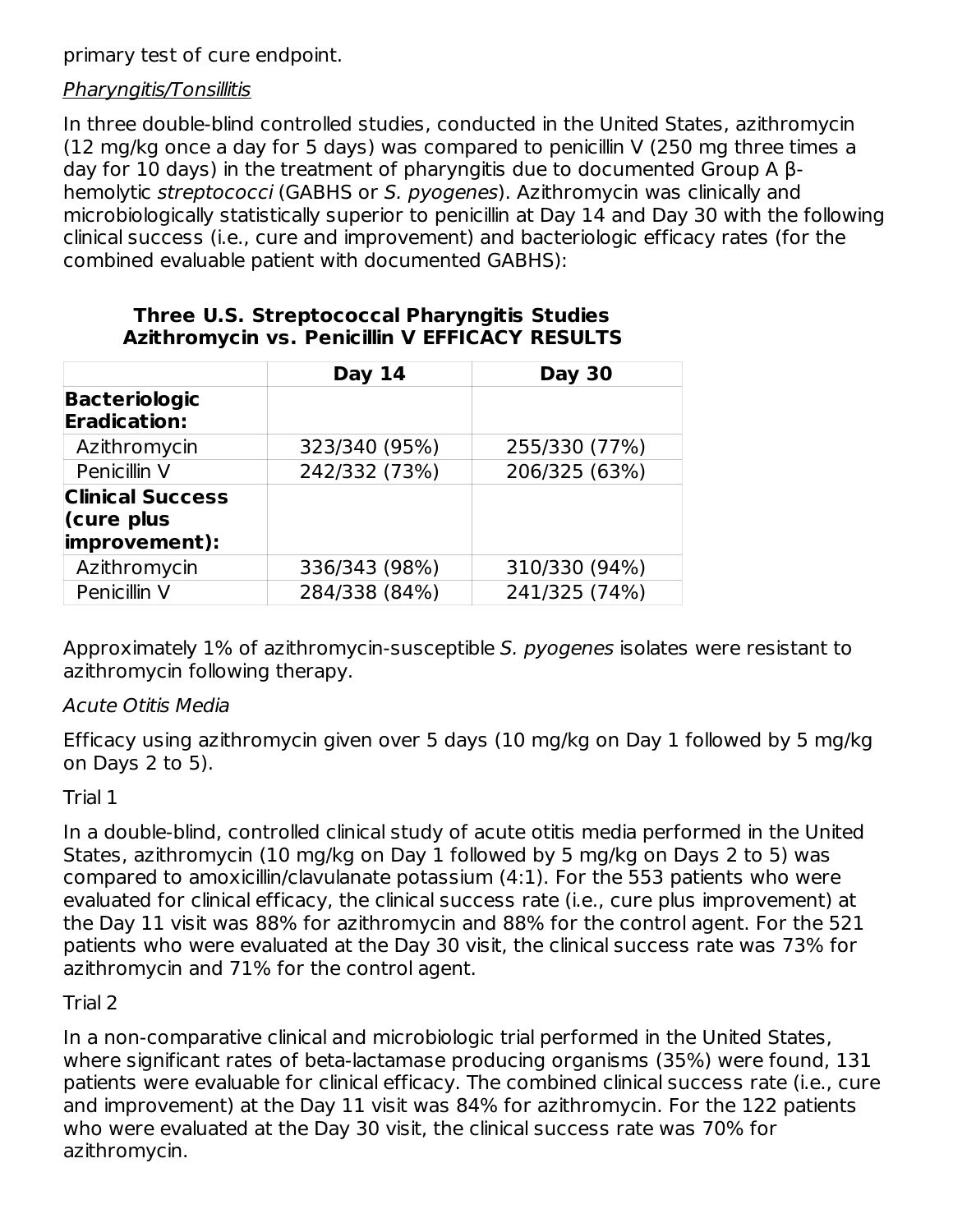Microbiologic determinations were made at the pre-treatment visit. Microbiology was not reassessed at later visits. The following clinical success rates were obtained from the evaluable group:

| Pathogen       |                     |               |
|----------------|---------------------|---------------|
|                | <b>Day 11</b>       | <b>Day 30</b> |
|                | <b>Azithromycin</b> | Azithromycin  |
| S. pneumoniae  | 61/74 (82%)         | 40/56 (71%)   |
| H. influenzae  | 43/54 (80%)         | 30/47 (64%)   |
| M. catarrhalis | 28/35 (80%)         | 19/26 (73%)   |
| S. pyogenes    | 11/11 (100%)        | 7/7 (100%)    |
| Overall        | 177/217 (82%)       | 97/137 (73%)  |

Trial 3

In another controlled comparative clinical and microbiologic study of otitis media performed in the United States, azithromycin (10 mg/kg on Day 1 followed by 5 mg/kg on Days 2 to 5) was compared to amoxicillin/clavulanate potassium (4:1). This study utilized two of the same investigators as Protocol 2 (above), and these two investigators enrolled 90% of the patients in Protocol 3. For this reason, Protocol 3 was not considered to be an independent study. Significant rates of beta-lactamase producing organisms (20%) were found. Ninety-two (92) patients were evaluable for clinical and microbiologic efficacy. The combined clinical success rate (i.e., cure and improvement) of those patients with a baseline pathogen at the Day 11 visit was 88% for azithromycin vs. 100% for control; at the Day 30 visit, the clinical success rate was 82% for azithromycin vs. 80% for control.

Microbiologic determinations were made at the pre-treatment visit. Microbiology was not reassessed at later visits. At the Day 11 and Day 30 visits, the following clinical success rates were obtained from the evaluable group:

| <b>Day 11</b>  |              | <b>Day 30</b>  |              |                |  |
|----------------|--------------|----------------|--------------|----------------|--|
| Pathogen       | Azithromycin | <b>Control</b> | Azithromycin | <b>Control</b> |  |
| S. pneumoniae  | 25/29 (86%)  | 26/26 (100%)   | 22/28 (79%)  | 18/22 (82%)    |  |
| H. influenzae  | 9/11(82%)    | 9/9 (100%)     | 8/10 (80%)   | $6/8$ (75%)    |  |
| M. catarrhalis | $7/7(100\%)$ | 5/5 (100%)     | 5/5 (100%)   | 2/3(66%)       |  |
| S. pyogenes    | $2/2(100\%)$ | $5/5(100\%)$   | $2/2(100\%)$ | 4/4 (100%)     |  |
| Overall        | 43/49 (88%)  | 45/45 (100%)   | 37/45 (82%)  | 30/37 (81%)    |  |

Efficacy using azithromycin given over 3 days (10 mg/kg/day).

Trial 4

In a double-blind, controlled, randomized clinical study of acute otitis media in pediatric patients from 6 months to 12 years of age, azithromycin (10 mg/kg per day for 3 days) was compared to amoxicillin/clavulanate potassium (7:1) in divided doses q12h for 10 days. Each patient received active drug and placebo matched for the comparator.

For the 366 patients who were evaluated for clinical efficacy at the Day 12 visit, the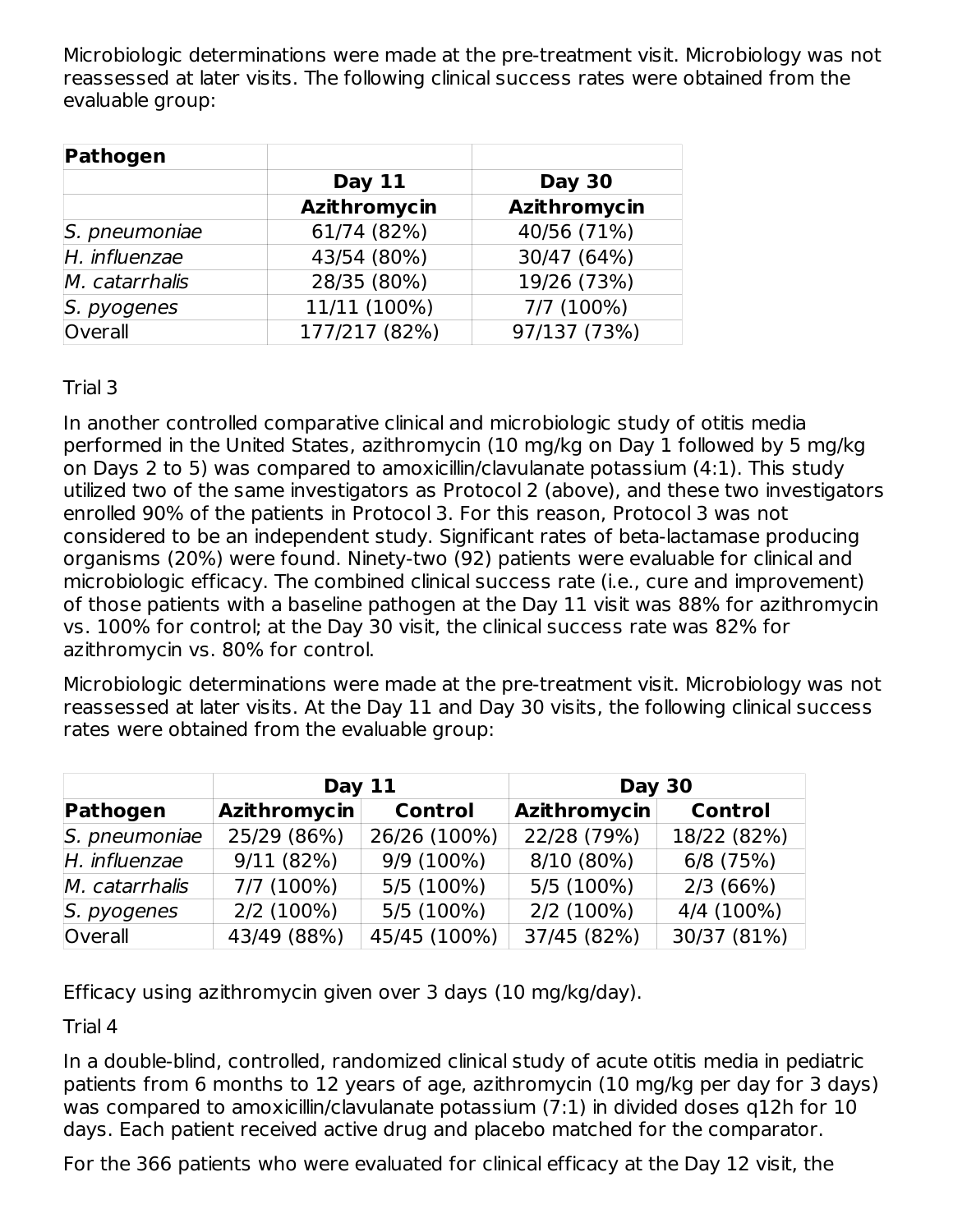clinical success rate (i.e., cure plus improvement) was 83% for azithromycin and 88% for the control agent. For the 362 patients who were evaluated at the Days 24 to 28 visit, the clinical success rate was 74% for azithromycin and 69% for the control agent.

Efficacy using azithromycin 30 mg/kg given as a single dose

Trial 5

A double-blind, controlled, randomized trial was performed at nine clinical centers. Pediatric patients from 6 months to 12 years of age were randomized 1:1 to treatment with either azithromycin (given at 30 mg/kg as a single dose on Day 1) or amoxicillin/clavulanate potassium (7:1), divided q12h for 10 days. Each child received active drug, and placebo matched for the comparator.

Clinical response (Cure, Improvement, Failure) was evaluated at End of Therapy (Days 12 to 16) and Test of Cure (Days 28 to 32). Safety was evaluated throughout the trial for all treated subjects. For the 321 subjects who were evaluated at End of Treatment, the clinical success rate (cure plus improvement) was 87% for azithromycin, and 88% for the comparator. For the 305 subjects who were evaluated at Test of Cure, the clinical success rate was 75% for both azithromycin and the comparator.

Trial 6

In a non-comparative clinical and microbiological trial, 248 patients from 6 months to 12 years of age with documented acute otitis media were dosed with a single oral dose of azithromycin (30 mg/kg on Day 1).

For the 240 patients who were evaluable for clinical modified Intent-to-Treat (MITT) analysis, the clinical success rate (i.e., cure plus improvement) at Day 10 was 89% and for the 242 patients evaluable at Days 24 to 28, the clinical success rate (cure) was 85%.

|                | Day $10$      | Days 24 to 28 |
|----------------|---------------|---------------|
| S. pneumoniae  | 70/76 (92%)   | 67/76 (88%)   |
| H. influenzae  | 30/42 (71%)   | 28/44 (64%)   |
| M. catarrhalis | 10/10 (100%)  | 10/10 (100%)  |
| Overall        | 110/128 (86%) | 105/130 (81%) |

### **Presumed Bacteriologic Eradication**

## **16 HOW SUPPLIED/STORAGE AND HANDLING**

Product: 50090-4606

NDC: 50090-4606-0 2 TABLET, FILM COATED in a BOTTLE

## **17 PATIENT COUNSELING INFORMATION**

Advise the patient to read the FDA-approved patient labeling (Patient Information).

## **General Patient Counseling**

Azithromycin tablets can be taken with or without food.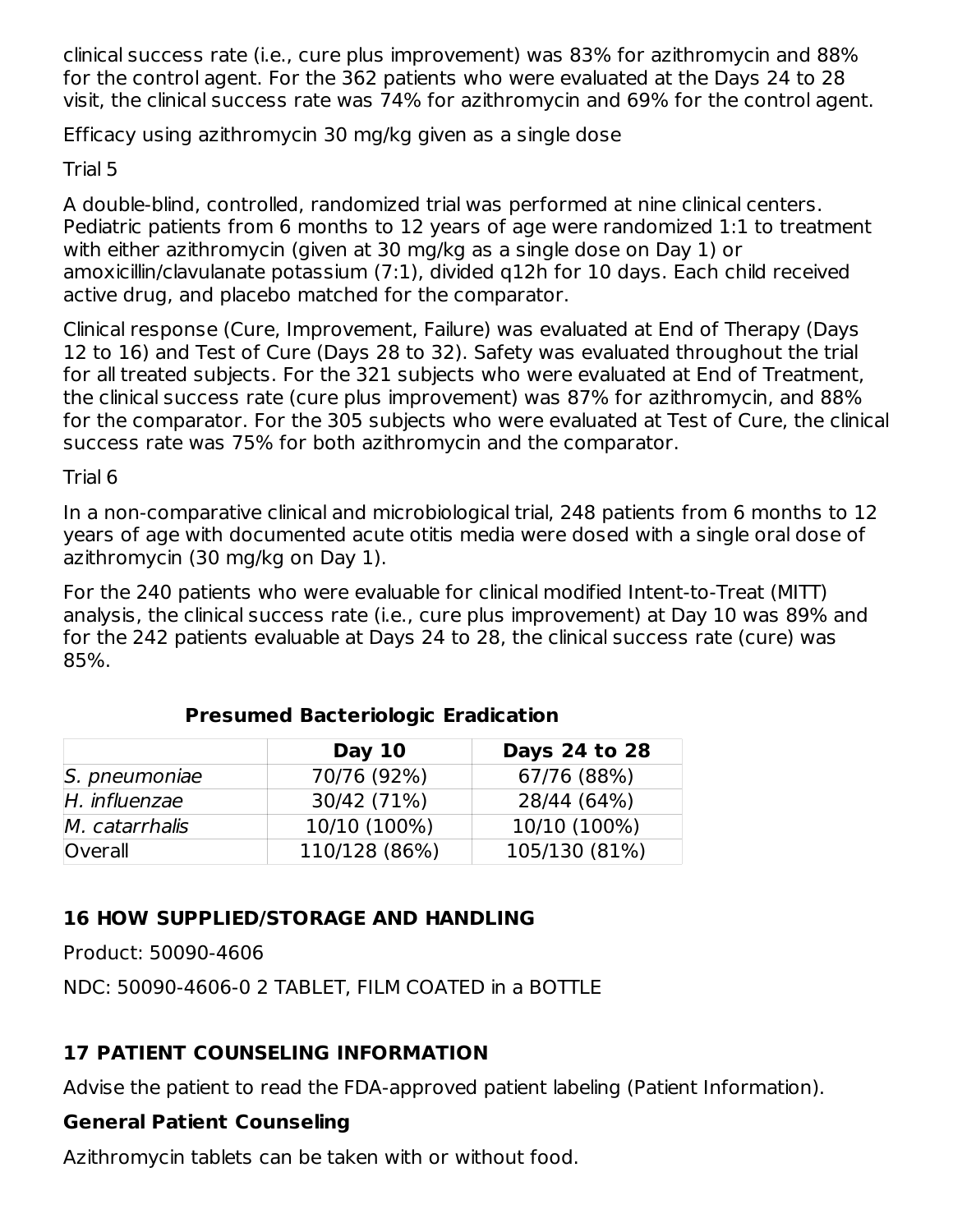Patients should also be cautioned not to take aluminum- and magnesium-containing antacids and azithromycin simultaneously.

The patient should be directed to discontinue azithromycin immediately and contact a physician if any signs of an allergic reaction occur.

Direct parents or caregivers to contact their physician if vomiting and irritability with feeding occurs in the infant.

Patients should be counseled that antibacterial drugs including azithromycin should only be used to treat bacterial infections. They do not treat viral infections (e.g., the common cold). When azithromycin is prescribed to treat a bacterial infection, patients should be told that although it is common to feel better early in the course of the therapy, the medication should be taken exactly as directed. Skipping doses or not completing the full course of therapy may (1) decrease the effectiveness of the immediate treatment and (2) increase the likelihood that bacteria will develop resistance and will not be treatable by azithromycin or other antibacterial drugs in the future.

Diarrhea is a common problem caused by antibacterials which usually ends when the antibacterial is discontinued. Sometimes after starting treatment with antibacterials patients can develop watery and bloody stools (with or without stomach cramps and fever) even as late as two or more months after having taken the last dose of the antibacterial drug. If this occurs, patients should contact their physician as soon as possible.

#### **See FDA-approved Patient Labeling**

Manufactured by: **CSPC Ouyi Pharmaceutical Co., Ltd.** Shijiazhuang, Hebei, China, 052160

Manufactured for: **TAGI Pharma, Inc.** South Beloit, IL 61080

#### **Patient Information Azithromycin Tablets, USP [ay zith" roe mye' sin]**

Read this Patient Information leaflet before you start taking azithromycin tablets and each time you get a refill. There may be new information. This information does not take the place of talking to your healthcare provider about your medical condition or your treatment.

#### **What are azithromycin tablets?**

Azithromycin tablets are a macrolide antibiotic prescription medicine used in adults 18 years or older to treat certain infections caused by certain germs called bacteria. These bacterial infections include:

- acute worsening of chronic bronchitis
- acute sinus infection
- community-acquired pneumonia
- infected throat or tonsils
- $\bullet$  skin infections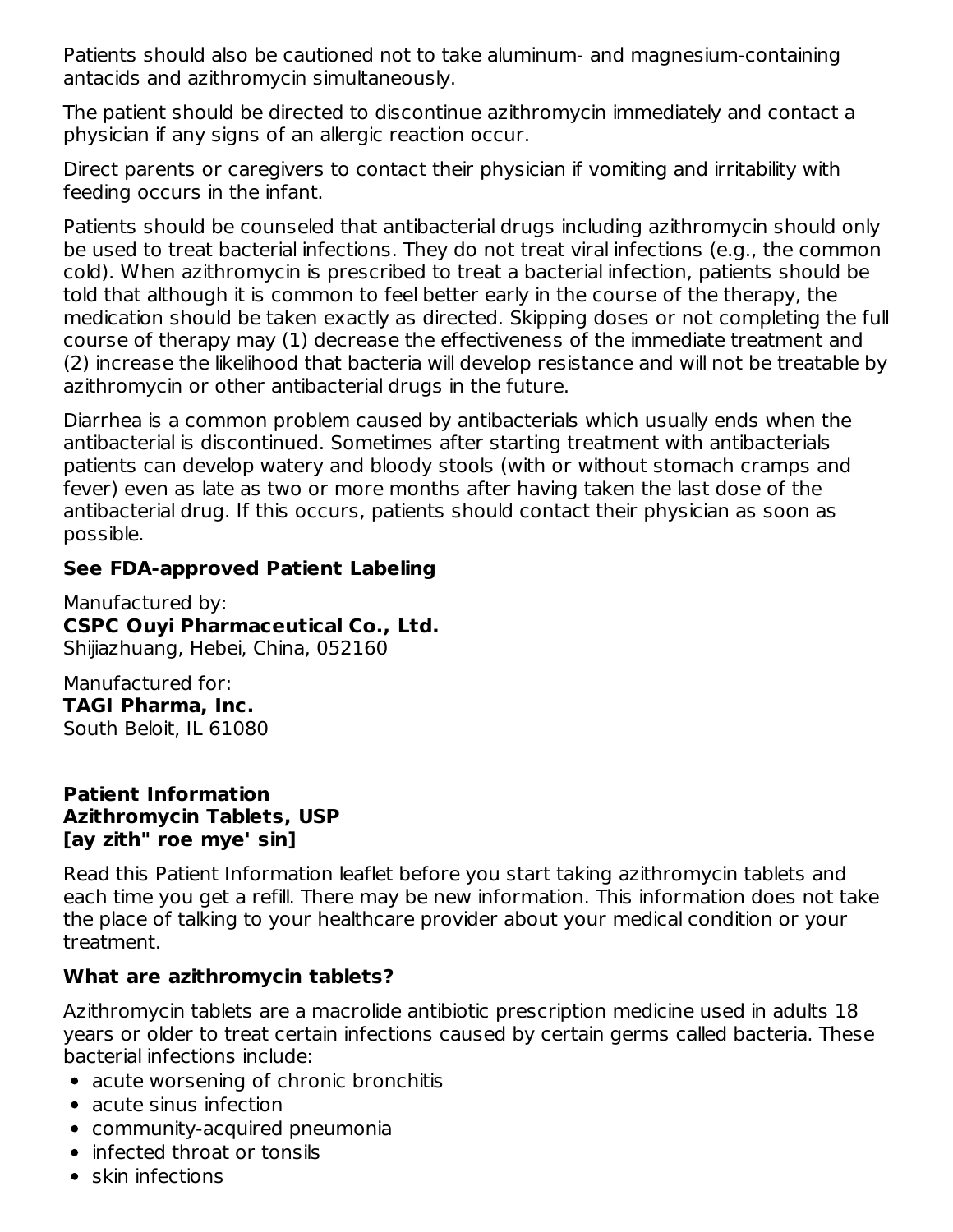- $\bullet$  infections of the urethra or cervix
- $\bullet$  genital ulcers in men

Azithromycin tablets are also used in children to treat:

- $\bullet$  ear infections
- community-acquired pneumonia
- infected throat or tonsils

Azithromycin should not be taken by people who cannot tolerate oral medications because they are very ill or have certain other risk factors including:

- have cystic fibrosis
- have hospital acquired infections
- have known or suspected bacteria in the blood
- need to be in the hospital
- are elderly
- have any medical problems that can lower the ability of the immune system to fight infections

Azithromycin tablets are not for viral infections such as the common cold.

It is not known if azithromycin tablets are safe and effective for genital ulcers in women.

It is not known if azithromycin tablets are safe and effective for children with ear infections, sinus infections, and community-acquired pneumonia under 6 months of age.

It is not known if azithromycin tablets are safe and effective for infected throat or tonsils in children under 2 years of age.

### **Who should not take azithromycin tablets?**

#### **Do not take azithromycin tablets if you:**

- have had a severe allergic reaction to certain antibiotics known as macrolides or ketolides including azithromycin and erythromycin.
- have a history of cholestatic jaundice or hepatic dysfunction that happened with the use of azithromycin.

### **What should I tell my healthcare provider before taking azithromycin tablets?**

### **Before you take azithromycin tablets, tell your healthcare provider if you:**

- have pneumonia
- have cystic fibrosis
- have known or suspected bacteremia (bacterial infection in the blood)
- have liver or kidney problems
- have an irregular heartbeat, especially a problem called "QT prolongation"
- have a problem that causes muscle weakness (myasthenia gravis)
- have any other medical problems
- are pregnant or plan to become pregnant. It is not known if azithromycin will harm your unborn baby.
- are breastfeeding or plan to breastfeed. Azithromycin has been reported to pass into breast milk. Talk to your healthcare provider about the best way to feed your baby while you take azithromycin tablets.

Contact your healthcare provider immediately if you are giving azihtromycin tablets to a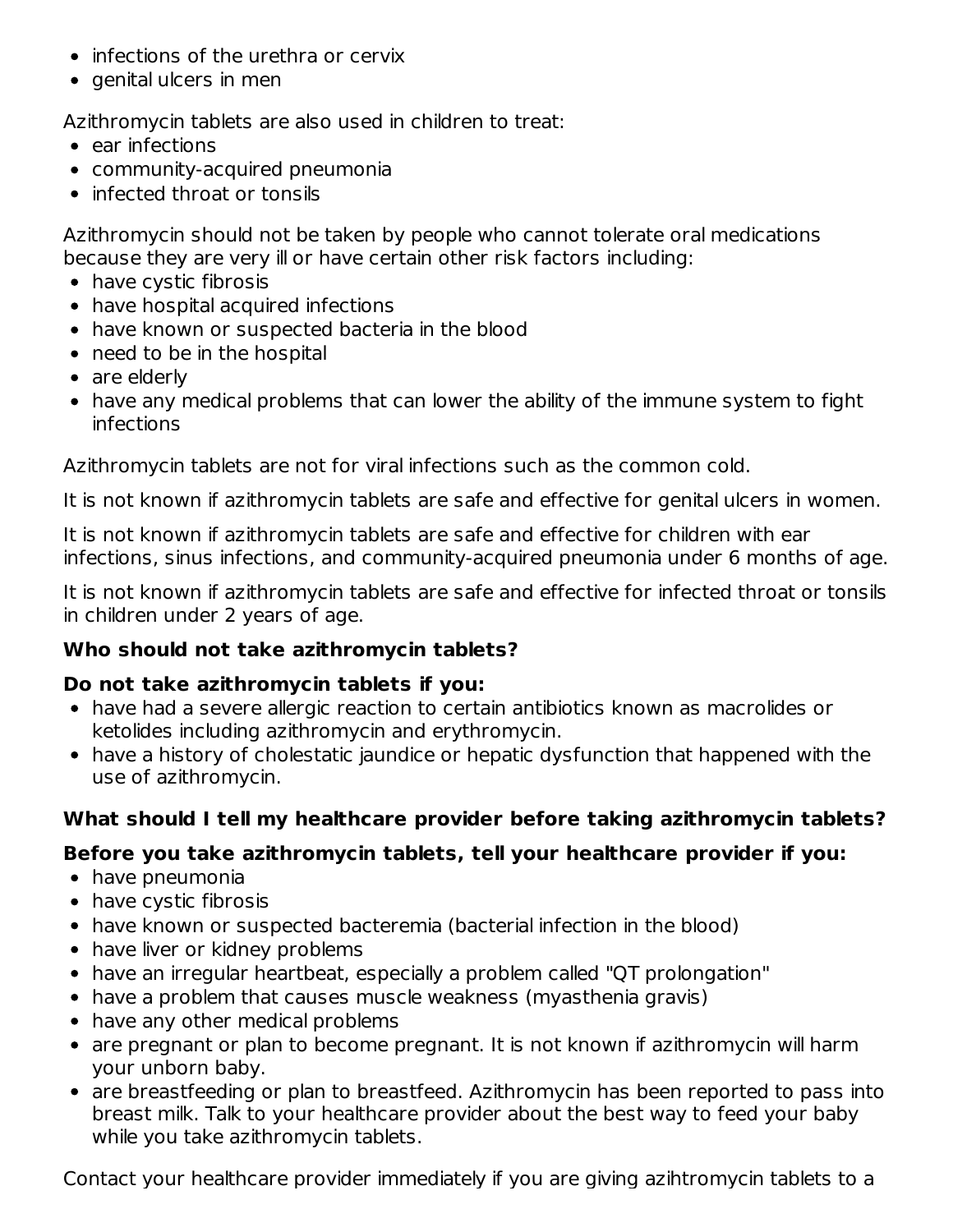Contact your healthcare provider immediately if you are giving azihtromycin tablets to a young child (less than 6 weeks of age) and he or she vomits or becomes irritable when fed.

**Tell your healthcare provider about all the medicines you take,** including prescription and non-prescription medicines, vitamins, and herbal supplements.

Azithromycin tablets and other medicines may affect each other causing side effects. Azithromycin tablets may affect the way other medicines work, and other medicines may affect how azithromycin tablets work.

Especially tell your healthcare provider if you take:

- nelfinavir
- a blood thinner (warfarin)
- digoxin
- colchicine
- $\bullet$  phenytoin
- an antacid that contains aluminum or magnesium

Know the medicines you take. Keep a list of your medicines and show it to your healthcare provider and pharmacist when you get a new medicine.

## **How should I take azithromycin tablets?**

- Take azithromycin tablets exactly as your healthcare provider tells you to take it.
- Azithromycin tablets can be taken with or without food.
- Do not skip any doses of azithromycin tablets or stop taking it, even if you begin to feel better, until you finish your prescribed treatment unless you have a serious allergic reaction or your healthcare provider tells you to stop taking azithromycin tablets. **"See What are the possible side effects of azithromycin tablets?"** If you skip doses, or do not complete the total course of azithromycin tablets your treatment may not work as well and your infection may be harder to treat. Taking all of your azithromycin tablets doses will help lower the chance that the bacteria will become resistant to azithromycin tablets.
- If the bacteria becomes resistant to azithromycin tablets, azithromycin tablets and other antibiotic medicines may not work for you in the future.
- If you take too much azithromycin tablets, call your healthcare provider or get medical help right away.

# **What are the possible side effects of azithromycin tablets?**

## **Azithromycin tablets can cause serious side effects, including:**

- **Serious allergic reactions.** Allergic reactions can happen in people taking azithromcyin the active ingredient in azithromycin tablets, even after only 1 dose. Stop taking azithromycin tablets and get emergency medical help right away if you have any of the following symptoms of a severe allergic reaction:
	- trouble breathing or swallowing
	- $\circ$  swelling of the lips, tongue, face
	- throat tightness, hoarseness
	- rapid heartbeat
	- faintness
	- $\circ$  skin rash (hives)

new onset of fever and swollen lymph nodes

Stop taking azithromycin tablets at the first sign of a skin rash and call your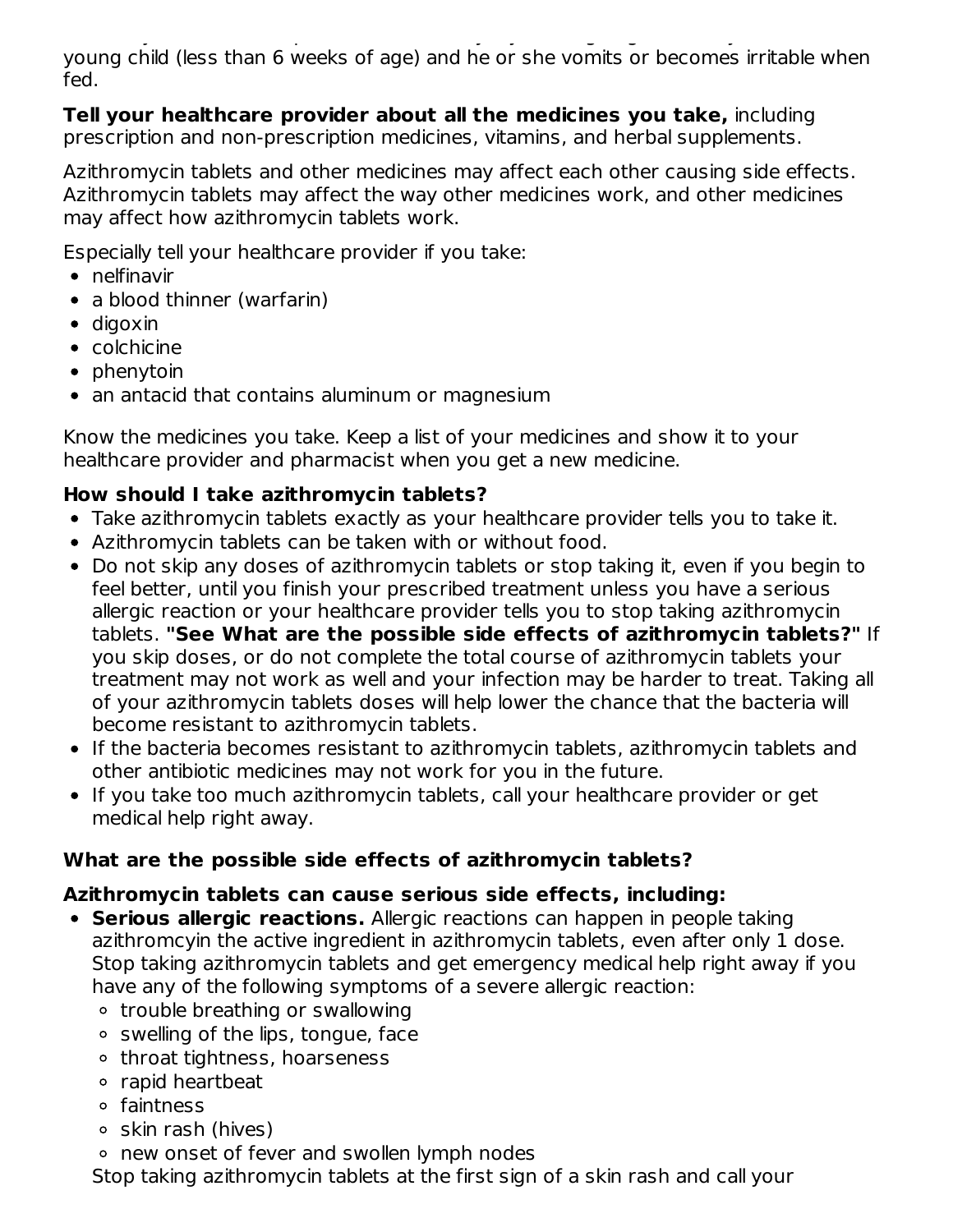healthcare provider. Skin rash may be a sign of a more serious reaction to azithromycin tablets.

- **Liver damage (hepatotoxicity).** Hepatotoxicity can happen in people who take azithromycin tablets. Call your healthcare provider right away if you have unexplained symptoms such as:
	- nausea or vomiting
	- o stomach pain
	- o fever
	- weakness
	- abdominal pain or tenderness
	- <sup>o</sup> itching
	- unusual tiredness
	- loss of appetite
	- change in the color of your bowel movements
	- dark colored urine
	- yellowing of your skin or of the whites of your eyes

Stop taking azithromycin tablets and tell your healthcare provider right away if you have yellowing of your skin or white part of your eyes, or if you have dark urine. These can be signs of a serious reaction to azithromycin tablets (a liver problem).

## **Serious heart rhythm changes (QT prolongation and torsades de pointes).**

Tell your healthcare provider right away if you have a change in your heartbeat (a fast or irregular heartbeat), or if you feel faint and dizzy. Azithromycin tablets may cause a rare heart problem known as prolongation of the QT interval. This condition can cause an abnormal heartbeat and can be very dangerous. The chances of this happening are higher in people:

- who are elderly
- with a family history of prolonged QT interval
- with low blood potassium
- who take certain medicines to control heart rhythm (antiarrhythmics)
- **Worsening of myasthenia gravis (a problem that causes muscle weakness).** Certain antibiotics like azithromycin tablets may cause worsening of myasthenia gravis symptoms, including muscle weakness and breathing problems. Call your healthcare provider right away if you have any worsening muscle weakness or breathing problems.
- **Diarrhea.** Tell your healthcare provider right away if you have watery diarrhea, diarrhea that does not go away, or bloody stools. You may experience cramping and a fever. This could happen after you have finished your azithromycin tablets.

The most common side effects of azithromycin tablets include:

- nausea
- stomach pain
- vomiting

These are not all the possible side effects of azithromycin tablets. Tell your healthcare provider about any side effect that bothers you or that does not go away.

Call your doctor for medical advice about side effects. You may report side effects to FDA at 1-800- FDA-1088.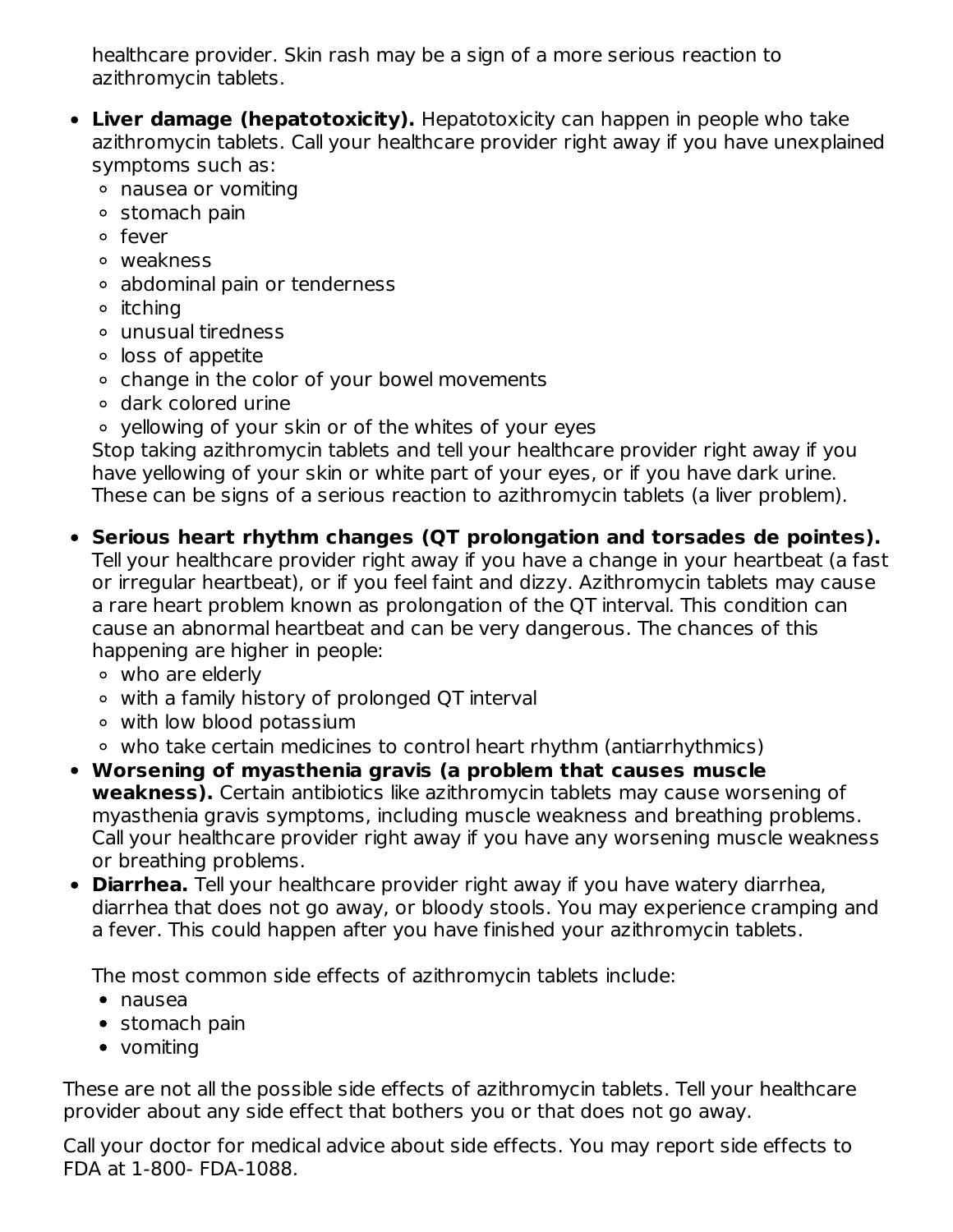#### **How should I store azithromycin tablets?**

- Store azithromycin tablets at  $59^{\circ}$ F to  $86^{\circ}$ F (15 $^{\circ}$ C to 30 $^{\circ}$ C).
- Azithromycin tablets come in a child-resistant package.
- Safely throw away any medicine that is out of date or no longer needed.

### **Keep azithromycin tablets and all medicines out of the reach of children.**

#### **General information about the safe and effective use of azithromycin tablets.**

Medicines are sometimes prescribed for purposes other than those listed in the Patient Information leaflet. Do not use azithromycin tablets for a condition for which it was not prescribed. Do not give azithromycin tablets to other people, even if they have the same symptoms you have. It may harm them.

This Patient Information leaflet summarizes the most important information about azithromycin tablets. If you would like more information, talk with your healthcare provider. You can ask your pharmacist or healthcare provider for information about azithromycin tablets that is written for health professionals.

For more information, call 1-855-225-8244.

#### **What are the ingredients in azithromycin tablets?**

Active ingredient: azithromycin dihydrate

Inactive ingredients: croscarmellose sodium, dibasic calcium phosphate anhydrous, FD&C Blue #1 aluminum lake and lecithin, FD&C Red #40 aluminum Lake, FD&C Yellow #6 aluminum Lake, macrogol/PEG, magnesium stearate, polyvinyl alcohol, pregelatinized starch, talc, and titanium dioxide.

#### **This Patient Information has been approved by the U.S. Food and Drug Administration.**

Manufactured by: **CSPC Ouyi Pharmaceutical Co., Ltd.** Shijiazhuang, Hebei, China, 052160

Manufactured for: **TAGI Pharma, Inc.** South Beloit, IL 61080

Revised May 2019

### **AZITHROMYCIN DIHYDRATE TABLET, FILM COATED**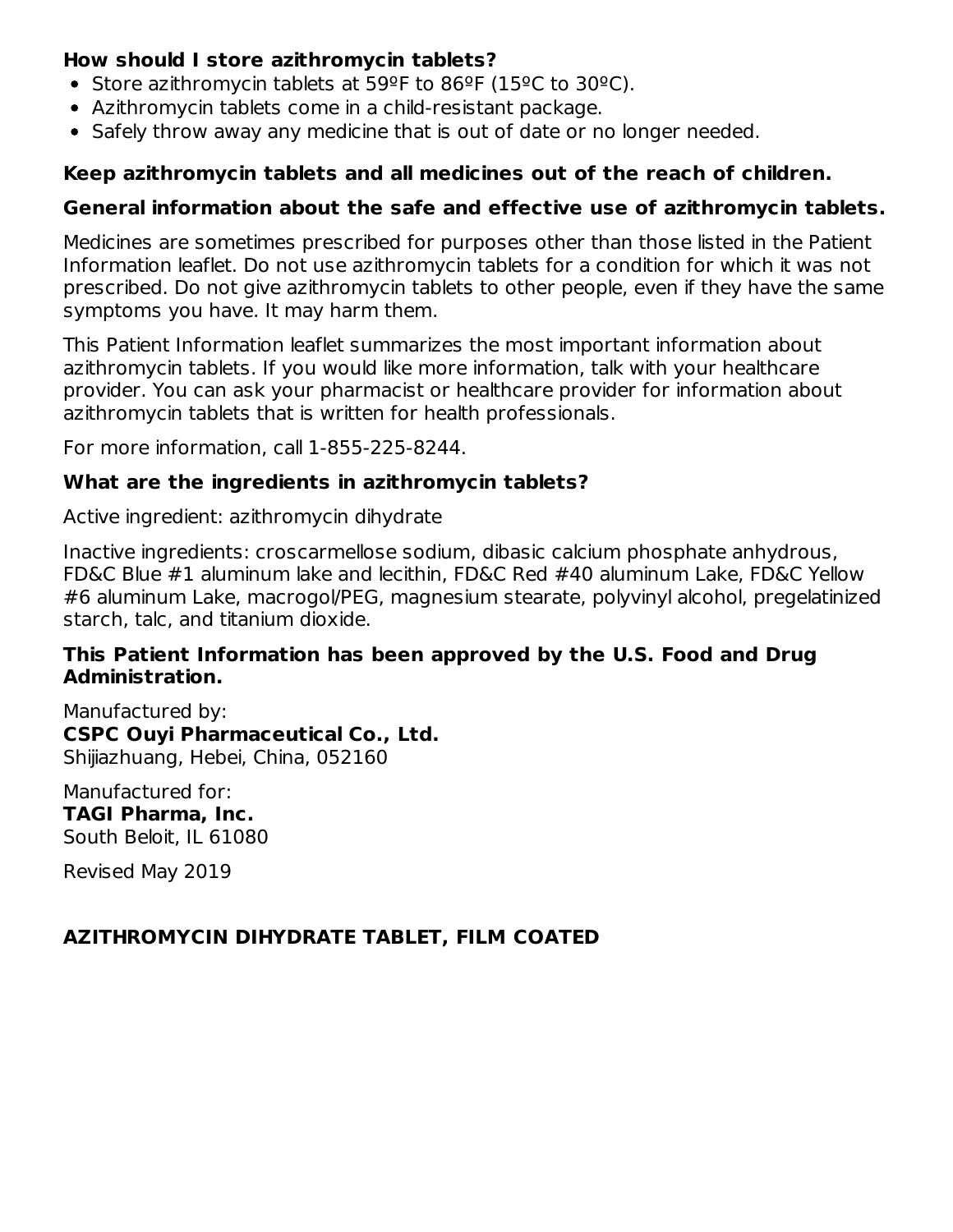

| <b>AZITHROMYCIN DIHYDRATE</b>                                                             |                                          |                              |                                          |                 |
|-------------------------------------------------------------------------------------------|------------------------------------------|------------------------------|------------------------------------------|-----------------|
| azithromycin dihydrate tablet, film coated                                                |                                          |                              |                                          |                 |
|                                                                                           |                                          |                              |                                          |                 |
| <b>Product Information</b>                                                                |                                          |                              |                                          |                 |
| <b>Product Type</b>                                                                       | <b>HUMAN PRESCRIPTION</b><br><b>DRUG</b> | <b>Item Code</b><br>(Source) | NDC:50090-4606(NDC:51224-<br>122)        |                 |
| <b>Route of Administration</b>                                                            | ORAL                                     |                              |                                          |                 |
|                                                                                           |                                          |                              |                                          |                 |
|                                                                                           |                                          |                              |                                          |                 |
| <b>Active Ingredient/Active Moiety</b>                                                    |                                          |                              |                                          |                 |
|                                                                                           | <b>Ingredient Name</b>                   |                              | <b>Basis of Strength Strength</b>        |                 |
| AZITHROMYCIN DIHYDRATE (UNII: 5FD1131I7S) (AZITHROMYCIN ANHYDROUS -<br>UNII: J2KLZ 20U1M) |                                          |                              | <b>AZ ITHROMYCIN</b><br><b>ANHYDROUS</b> | 500 mg          |
|                                                                                           |                                          |                              |                                          |                 |
| <b>Inactive Ingredients</b>                                                               |                                          |                              |                                          |                 |
|                                                                                           | <b>Ingredient Name</b>                   |                              |                                          | <b>Strength</b> |
| croscarmellose sodium (UNII: M280L1HH48)                                                  |                                          |                              |                                          |                 |
| ANHYDROUS DIBASIC CALCIUM PHOSPHATE (UNII: L11K75P92J)                                    |                                          |                              |                                          |                 |
| FD&C BLUE NO. 1 (UNII: H3R47K3TBD)                                                        |                                          |                              |                                          |                 |
| Lecithin, soybean (UNII: 1DI56QDM62)                                                      |                                          |                              |                                          |                 |
| FD&C RED NO. 40 (UNII: WZB9127XOA)                                                        |                                          |                              |                                          |                 |
| FD&C YELLOW NO. 6 (UNII: H77VEI93A8)                                                      |                                          |                              |                                          |                 |
| polyethylene glycol 3350 (UNII: G2M7P15E5P)                                               |                                          |                              |                                          |                 |
| magnesium stearate (UNII: 70097M6I30)                                                     |                                          |                              |                                          |                 |
| polyvinyl alcohol, unspecified (UNII: 532B59J990)                                         |                                          |                              |                                          |                 |
| STARCH, CORN (UNII: 08232NY3SJ)                                                           |                                          |                              |                                          |                 |
| talc (UNII: 7SEV7J4R1U)                                                                   |                                          |                              |                                          |                 |
| titanium dioxide (UNII: 15FIX9V2JP)                                                       |                                          |                              |                                          |                 |
|                                                                                           |                                          |                              |                                          |                 |
| <b>Product Characteristics</b>                                                            |                                          |                              |                                          |                 |